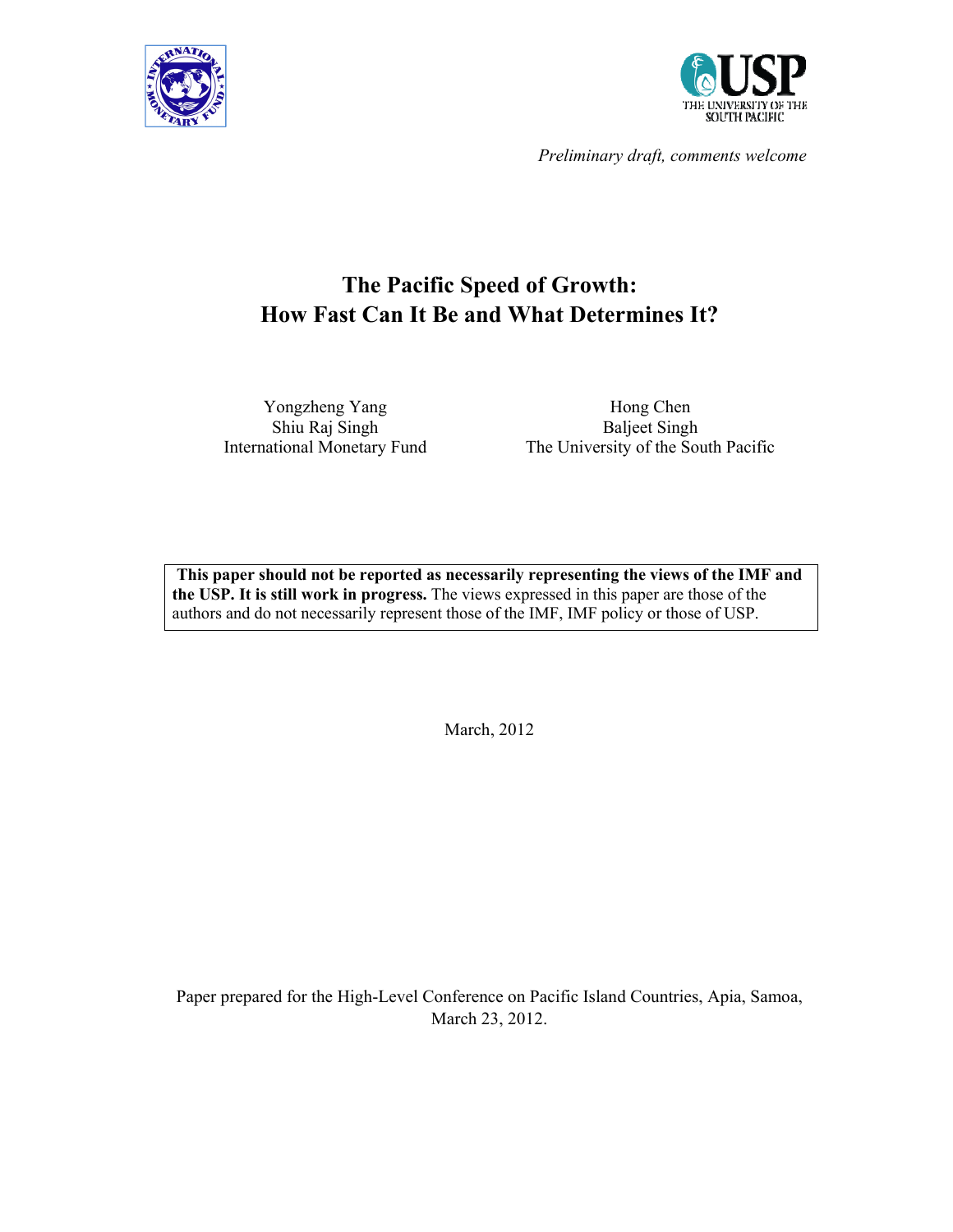#### **The Pacific Speed of Growth: How Fast Can It Be and What Determines It?**

#### **EXECUTIVE SUMMARY**

**Economic recovery in most Pacific island countries (PICs) following the global financial crisis has been weak.** While Papua New Guinea (PNG) and Solomon Islands have rebounded strongly on the back of high commodity prices, most other countries are still struggling with slow GDP growth. There is also a noticeable decline in economic growth in the Pacific over the past decade, a sharp contrast with developing countries in other parts of the world—other small states and low-income countries grew three times as fast as PICs during the 2000s after growing at a similar rate during the 1990s.

**This study aims to test within a group of small states what differentiates the growth performance of PICs from their peers, taking into account country size and location.** We find that PICs are disadvantaged by distance and hampered by lower investment and exports, compared with other small states, but greater political stability, catch-up effects from lower initial incomes, and slower population growth have helped offset some of these disadvantages. We also find that aid, although critical to raising living standards in the Pacific, has had a negative impact on growth. On balance, policy-related factors, together with geography-related disadvantage, have led to growth rates in PICs that are much lower than in other small states. Nevertheless, there is much potential to increase growth: if PICs can raise their investment and exports to similar levels in their small state peers, they could increase growth by one percentage point, a magnitude similar to the disadvantage associated with remoteness.

**The decline in PICs' export openness over the past decade points to a weakness in areas that are key to mitigating the growth disadvantage of small states**—integration with the global economy. In some cases, this may have resulted from the appreciation of real exchange rates over the past decade. In recent years, PICs have also missed out on proliferating regional trade arrangements in the Asia-Pacific and suffered from preference erosion in trade. Most PICs have not been able to take advantage of booming markets in Asia.

**Evolution in the cost of international transportation may have worked to the advantage of PICs in recent years.** Unlike in previous decades, the sharp increases in fuel prices in the 2000s have led to increases in ocean and air transport costs, much to the disadvantage of remote countries such as PICs (e.g., impact on perishable exports such as fish, vegetables and fruits).

**Overall, Pacific island countries do seem to face lower speed limits in economic growth.** Policymakers need to have realistic growth expectations and set prudent economic targets. Macroeconomic policies need to be consistent to ensure competitiveness as well as stability, and the private sector should be encouraged to raise investment to exploit comparative advantage in resource-based industries. Regional approaches/integration would help mitigate size-related disadvantages by combining markets and increasing competition. Greater efforts would be needed to deepen integration with traditional trading partners, especially with respect to labor services, which would allow PICs to enjoy higher living standards without commensurate growth in GDP. Further integration with the global economy should also include strengthening trade and financial ties with Asia.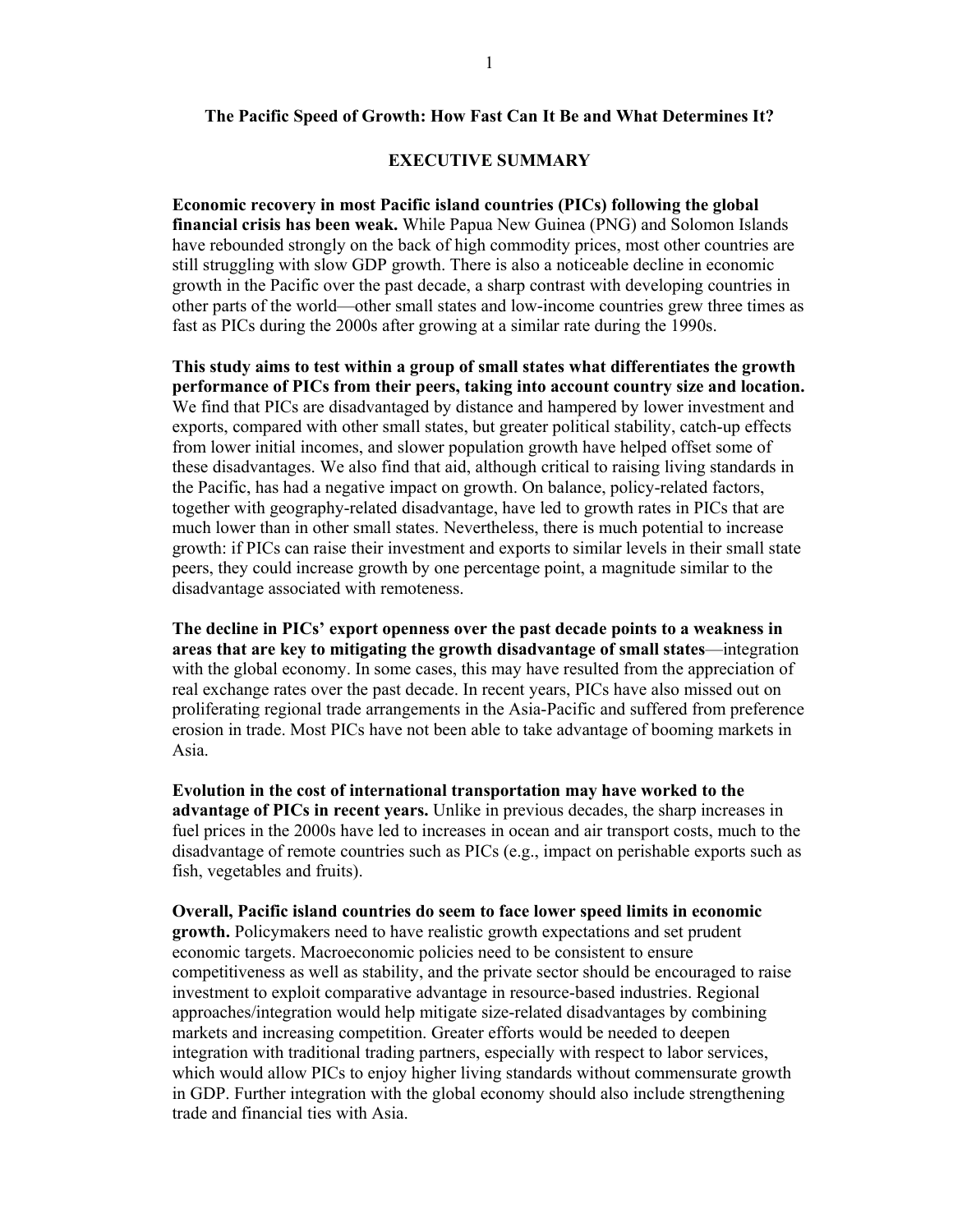**Economic recovery in most Pacific island countries (PICs) following the global financial crisis has been weak.**<sup>2</sup> While the two resource-rich countries, Papua New Guinea (PNG) and Solomon Islands, have rebounded strongly on the back of high commodity prices, most other countries are still struggling with slow growth: annual GDP growth averaged just 0.3 percent during the period 2008-2010. With such slow growth, at least six PICs out of the eleven IMF members have yet to reach their pre-crisis per capita GDP levels. Slow income growth has made it more challenging to reduce poverty and youth unemployment, which has been a major social-economic issue in the region and need to be urgently addressed.<sup>3</sup>

**Beyond the recovery, a key challenge is how to raise the growth rate in PICs over the medium term.** The slow economic recovery in many PICs partly reflects the fact that they entered into the global financial crisis with a weak momentum of growth—weak recovery is often associated with weak growth. But what is more concerning is the secular decline in economic growth in the Pacific over the past decade, again, with some exceptions. This is in sharp contrast with developing countries in other parts of the world, most of which have managed to accelerate growth over the same period. Of particular interest is the comparison with other small states and low-income countries, which grew three times as fast as PICs during the 2000s after growing at a similar rate during the 1990s.

**Does this mean that PIC economies are performing below their potential, especially over the past decade?** There is a large body of literature that examines the economic growth performance of PICs compared with other country groups and relative to their own growth potential. Economic geography suggests that small states such as PICs are disadvantaged in economic growth: small country size makes it harder to exploit economies of scale, and remoteness and insularity increase the cost of transportation for international trade and technology dissemination. The empirical results are, however, inconclusive, complicated by how to take into account the unique characteristics of small states in terms of country size and geographical location.

 $<sup>1</sup>$  The authors wish to thank Mr. Hoe Ee Khor for his very helpful comments and Tobias Haque for kindly</sup> providing the initial database for the econometric analysis.

 $2^2$  The focus of this study is the 11 Pacific island countries that are members of the International Monetary Fund: Fiji, Federated State of Micronesia (FSM), Kiribati, Palau, Papua New Guinea (PNG), Republic of Marshall Islands (RMI), Samoa, Solomon Islands, Tonga, Tuvalu, and Vanuatu.

<sup>&</sup>lt;sup>3</sup> See the *Forum Communiqué* of the 42<sup>nd</sup> Pacific Islands Forum, Auckland, 7-8 September, 2011, and Noble, Pereira, and Saune (2011).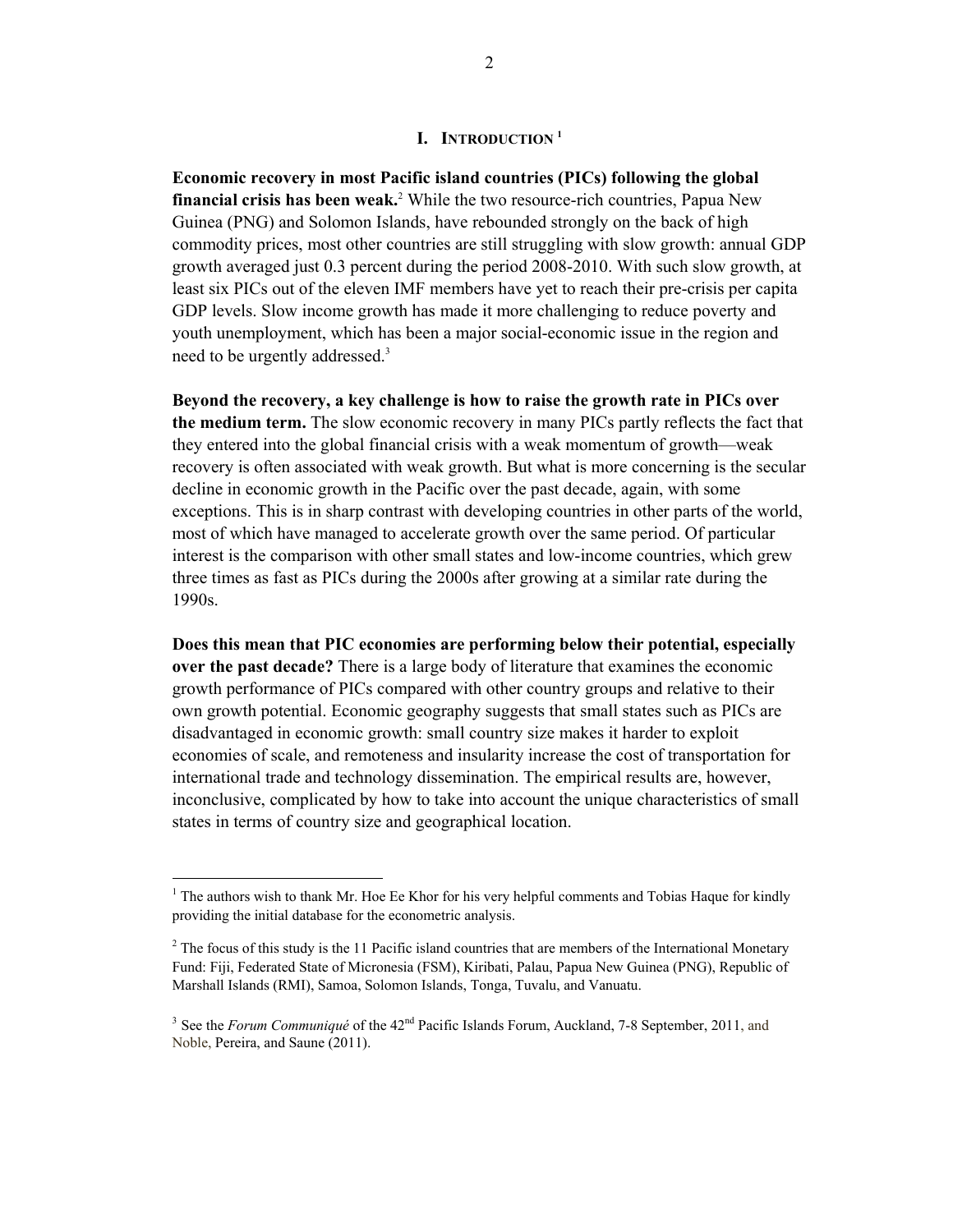**Against this background, we attempt to address the following questions in this paper:** (1) To what extent has economic growth in PICs been slower than other small states and other similar country groups? (2) Have natural conditions, such as small size and geographical location, and external shocks, such as fuel prices and changing trade preferences, played any role in determining PICs' long-term growth? (3) Why has growth in PICs slowed over the past decade? And (4) How might economic and other policies have affected PICs' growth performance?

**The rest of the paper is organized as follows.** Section II puts the above questions in context by providing an overview of PICs' economic performance of the past decades in a broad regional and global perspective. Section III provides a brief review of the growth constraints in small states, followed by an attempt, in Section IV, to identify and quantify growth determinants in small states, with an aim to distinguish the role of natural conditions from policy-related factors. Section V tries to shed some light on why growth in PICs has slowed over the past decade, and Section VI discusses the implications of the empirical findings for economic policies. Section VII concludes.

# **II. GROWTH PERFORMANCE—STYLIZED FACTS**



**that this should be the sole criterion for assessing economic success.** As noted by many, PICs have made considerable progress on many aspects of development, including Millennium Development Goals (MDGs). Nevertheless, as recognized in the development literature, growth is fundamental to poverty reduction and broad human development,



and its continued improvement is crucial for sustaining such development in the Pacific.

**Overall, economic growth in PICs has lagged behind peer groups (Figure 1).** In the 1970s, the PIC economies grew at a respectable rate of just below 4 percent per year, albeit still not as fast as low-income countries (LICs) and other small states on average.4

<sup>&</sup>lt;sup>4</sup> The definition of LICs is based on the current IMF classification. It should be noted that, as pointed out by Winters and Lim (2010), LICs' growth performance tends to be understated as some countries that were LICs in the early years have moved out of the group because of their faster economic growth. The classification of small states is based on Commonwealth Secretariat and World Bank.(2000), with population below 1.5 million except PNG. These countries are listed in Appendix II. ECCU includes Antigua and Barbuda, Dominica, Grenada, St. Kitts and Nevis, St. Lucia, and St. Vincent and the Grenadines.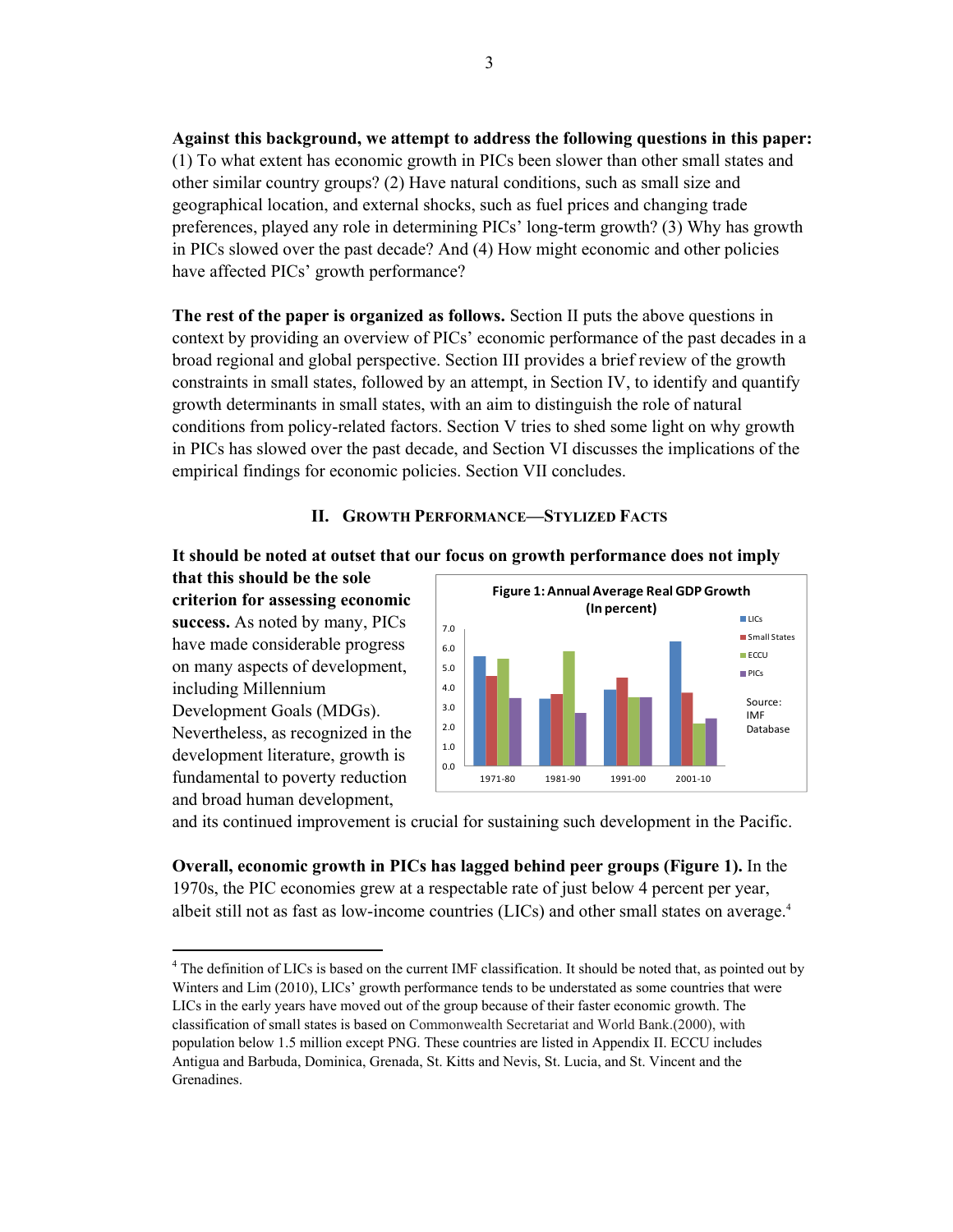The 1980s was a slow-growth decade for PICs, but LICs and small states' performance was also weaker. The 1990s saw PIC growth rebound and nearly caught up with LICs', but this was followed by a sharp divergence during the 2000s. Although the acceleration of LICs contributed most to this divergence, it is also evident that PICs had the weakest growth in four decades, managing only one-third the rate of LICs.

**There have been considerable variations in economic growth across PICs (Figure 2).** The two resource-rich economies in the region, PNG and Solomon Islands, riding on world commodity booms, had a dramatic change in fortune over the last decade, overperforming their non-resource rich peers after a long period of weak growth. In fact, PNG grew



well above the average even in the 1990s. There have been changes in fortune in the opposite direction, too. Fiji, for instance, after outperforming most of its neighbors for most of the period, had registered one of slowest growth rates in the past decade. As we will be discussed later, this has been largely a result of domestic developments. Appendix I provides a graphical view of long-term growth in a number of PICs.

**Growth in PICs has been volatile, but on average it has exhibited similar levels of volatility to other groups of developing countries (Figure 3)**. It is worth noting that growth volatility was high in the 1970s and 1980s for countries with available data. In the 1990s volatility remained high for all groups except the ECCU. The 2000s witnessed noticeable



declines in volatility for all groups except ECCU, which experienced its most volatile period in four decades. PICs had lower growth volatility (along with the slowest growth rate) in the 2000s. This is in sharp contrast with ECCU, where volatility increased while growth slowed.

#### **III. GROWTH CONSTRAINTS IN SMALL STATES**

**So why have PICs tended to grow less rapidly than peer groups and why has growth slowed over the past decade?** In this section, we focus on the first question and leave the discussion of the second to Section V. In what follows, we first provide a review of the literature on growth determinants, focusing on salient constraints facing small states. This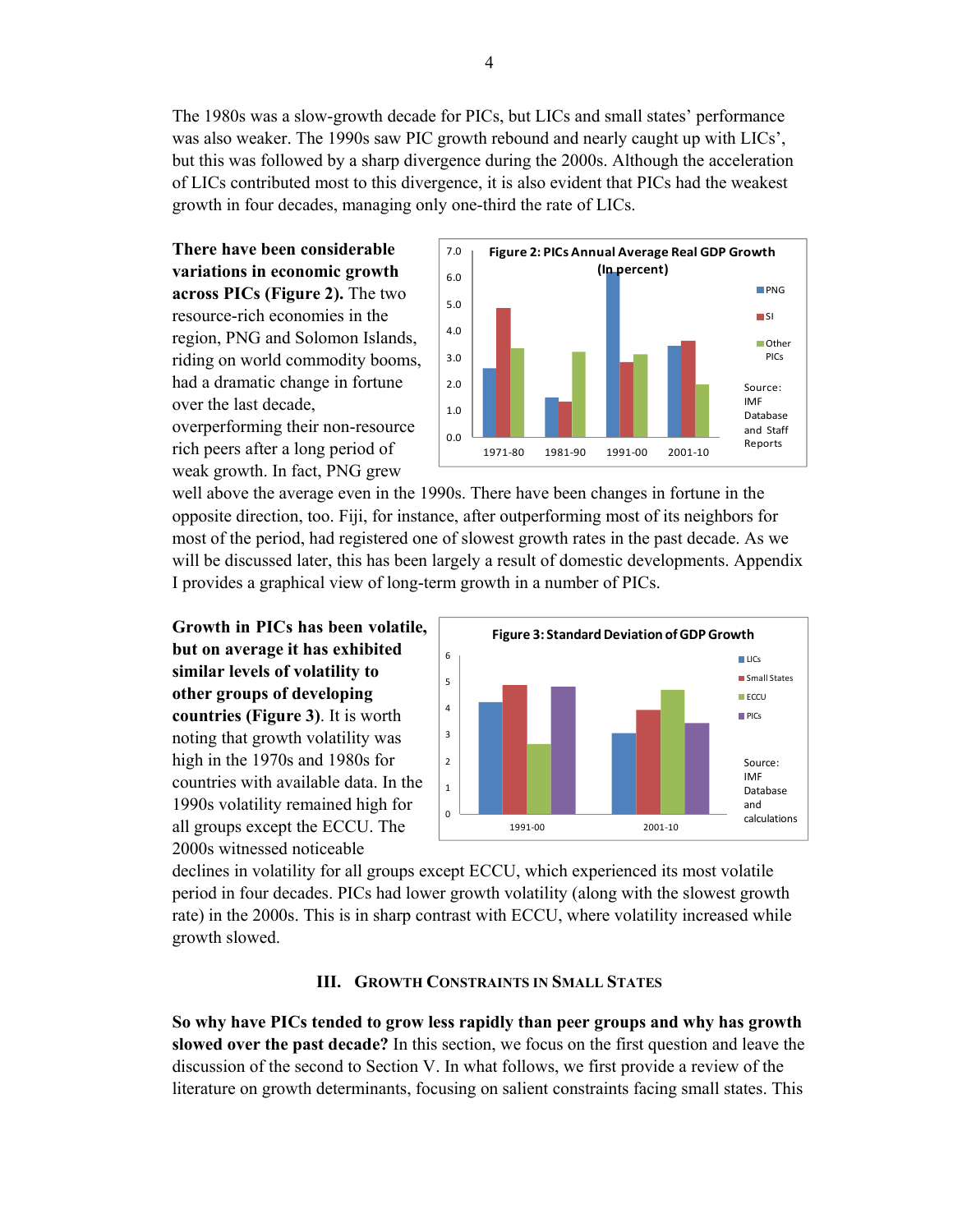is then followed, in Section IV, by an empirical examination of key growth determinants in PICs and other small states.

**Research on the determinants of growth and volatility in PICs has been closely**  related to "special problems of small states" (Streeten, 1993).<sup>5</sup> Such special problems are inevitably linked to country size and geographical location and issues that arise from these unique characteristics of small states, and PICs in particular. Small country size gives rise to not only diseconomies of scale if domestic market is relied upon as the main source of demand, but also difficulties with industrial clustering, a way in which modern manufacturing (e.g., electronics and toys) and service industries (e.g., financial and information technology) reduce production costs.<sup>6</sup> The geographical location of many small states, and of PICs in particular, makes them remote and/or insular from major international markets, raising the cost of transportation and communication. Coupled with the effect of country borders (including trade restrictions), $\delta$  this means that small countries are less able to exploit economies of scale and hence enjoy lower productivity, if not lower growth of productivity.<sup>8</sup> Small states also face high unit cost in providing

public goods because of indivisibility of such goods (Commonwealth Secretariat and World Bank, 2000).

**Thus, theory suggests that PICs are particularly disadvantaged by their country size and location in terms of production costs and economic integration.** Figure 4 shows that not only are

 $\overline{\phantom{a}}$ 



many PICs small, but they also tend to be more remote than most other small countries.

 $<sup>5</sup>$  There is no consensus on the definition of small states—not only have various variables (e.g., population,</sup> GDP, and geographic area) been used as a criterion, but also various thresholds for the same variable. The threshold for population, the most commonly used variable, has ranged from anywhere around one million to 15 million (see Armstrong and Read, 2003).

<sup>&</sup>lt;sup>6</sup> Some potential advantages of being small have also been discussed in the literature. These include flexibility in adapting to changes in the external environment, more homogeneous population, size-induced greater openness, and lower chance of implementing costly import substitution. See Streeten (1993), Easterly and Kraay (2000), and Armstrong and Reed (1998; 2003).

<sup>&</sup>lt;sup>7</sup> See McCallum (1995), Wei (1996), and Anderson, J., van Wincoop (2004) for the effect of international borders on trade. McCallum (1995) found that Canadian provinces trade up to 22 times more with each other than with U.S. states.

 $8$  Milner and Westaway (1993) explore the medium-term growth effects of country size through possible capital shallowing, restricted structural change, barriers to catching up, and limited domestic technological diffusion. The authors find some evidence of capital shallowing and greater barriers in technological diffusion.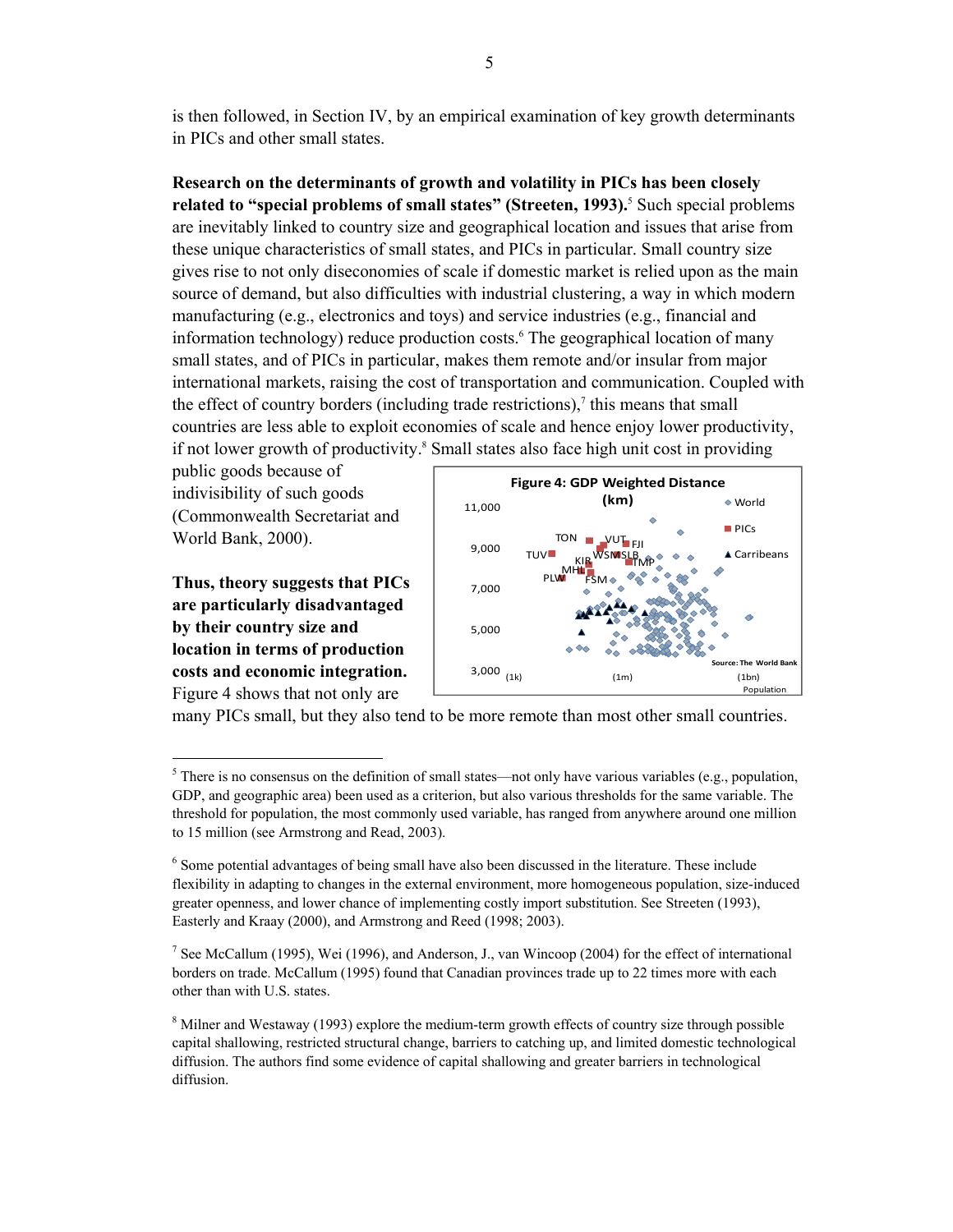Smallness may not be a disadvantage if a country is surrounded by large, prosperous countries (e.g., Luxembourg) that offer large markets without significant trade barriers. For PICs, their small size and location re-enforce their disadvantages: remoteness increases their cost of transportation, raising the cost of exporting and importing, which in turn also raise the cost of domestic production and exports;<sup>9</sup> at the same time, smallness tends to add further to transport costs, either because of weak competition (e.g., fewer airlines and shipping companies), higher infrastructure costs (e.g., fewer resources for building efficient ports), or small transport volumes (e.g., containers not fully utilized). Thus, while small can be beautiful, remoteness hardly is as far as economic efficiency is concerned.

 $9^9$  Redding and Venables (2004) find that the geography of access to markets and sources of supply is an important determinant of income levels across countries. Their results indicate that halving a country's distance from all its trade partners increases its per capita income by around 25 percent. Similarly, using data on costs of doing business, Winters and Martins (2004) show that for both clothing and electronic assembly, micro-economies have cost inflation factors of 36 percent, and that for tourism the factor is 58 percent. The last is driven substantially by high costs for personal travel (and the high share of such travel in overall packages).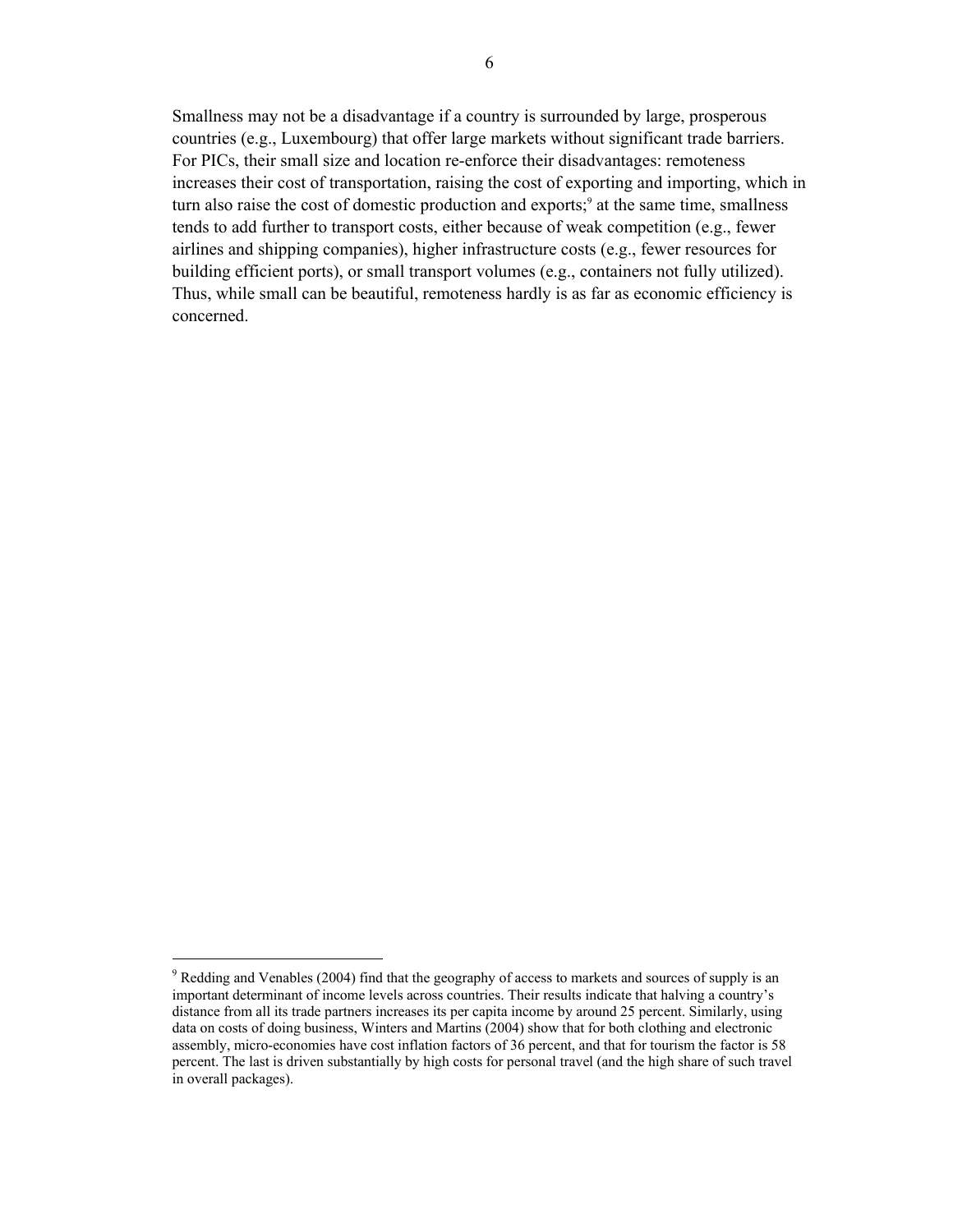**In contrast to the theory, empirical evidence on the effects of smallness and remoteness on income and economic growth is inconclusive.** In an extensive survey, Armstrong and Read (2003) conclude that there is no evidence that small states grow more slowly despite *a priori* expectations. Furthermore, evidence is also weak on the negative impact of "islandness" on growth. This is, however, somewhat surprising given that the literature has demonstrated that landlocked countries—which face similar challenges to island countries in terms of isolation-induced transportation and communication costs—tend to grow more slowly than coastal countries (Gallup et al., 1998; Hausmann, 2001). If these conclusions are true, there must be some intrinsic characteristics of small states that enable them to offset their geography-related disadvantages.

**Greater trade openness has been found to be such a key offsetting factor.** Small states tend to have higher trade to GDP ratios than larger countries. Easterly and Kraay (2000) find that the benefits of this greater trade openness offset the adverse impact of greater output volatility in small states.<sup>10</sup> In the sample that Easterly and Kraay used, small states have a ratio of trade to GDP that is 54 percentage points higher than the average economy and the effect of this greater openness is  $2\frac{1}{2}$  times larger than the negative effect of greater output volatility. The authors conclude that even if output volatility is one of the consequences of openness, small states' greater openness is still on balance a positive factor for small states' growth. Of course, greater volatility is not the only (or even the most important) disadvantage facing small states.

**Because of small states' greater trade openness, their growth performance is more closely linked to the growth performance of their key trading partners**. Countries that are located in a more dynamic and prosperous region are likely to grow faster than those in a stagnating region, and vice visa. Some empirical research find supporting evidence for this hypothesis (Armstrong and Read 2000). In a similar vein, Gibson and Nero (2006) find that growth in small states are heavily influenced by the growth of neighboring countries that are located within 35 degrees of latitude or longitude (a distance of approximately 3,900 kilometers at the equator).<sup>11</sup> Their results show that each percentage point increase in the average growth rate of this neighborhood raises the GDP growth rate of small states in the region by 0.54 percentage point. Looking at this type of growth linkages from a different angle, Bertram (2003) finds that the per capita GDP of small island economies and its growth through time, are explained to a large extent by the closeness of the political linkages tying each island to a corresponding metropolitan patron and the level of per capita GDP in the metropolitan patron economy. Estimates

 $10$  Srinivasan (1986) argued that smallness is neither a necessary or sufficient condition for slow growth and development. Milner and Westaway (1993) find that there is no obvious link between medium-term growth performance and a range of attributes of country size.

<sup>&</sup>lt;sup>11</sup> Gibson and Nero (2006) also find that long-run growth in small states is also adversely affected by output volatility and language diversity.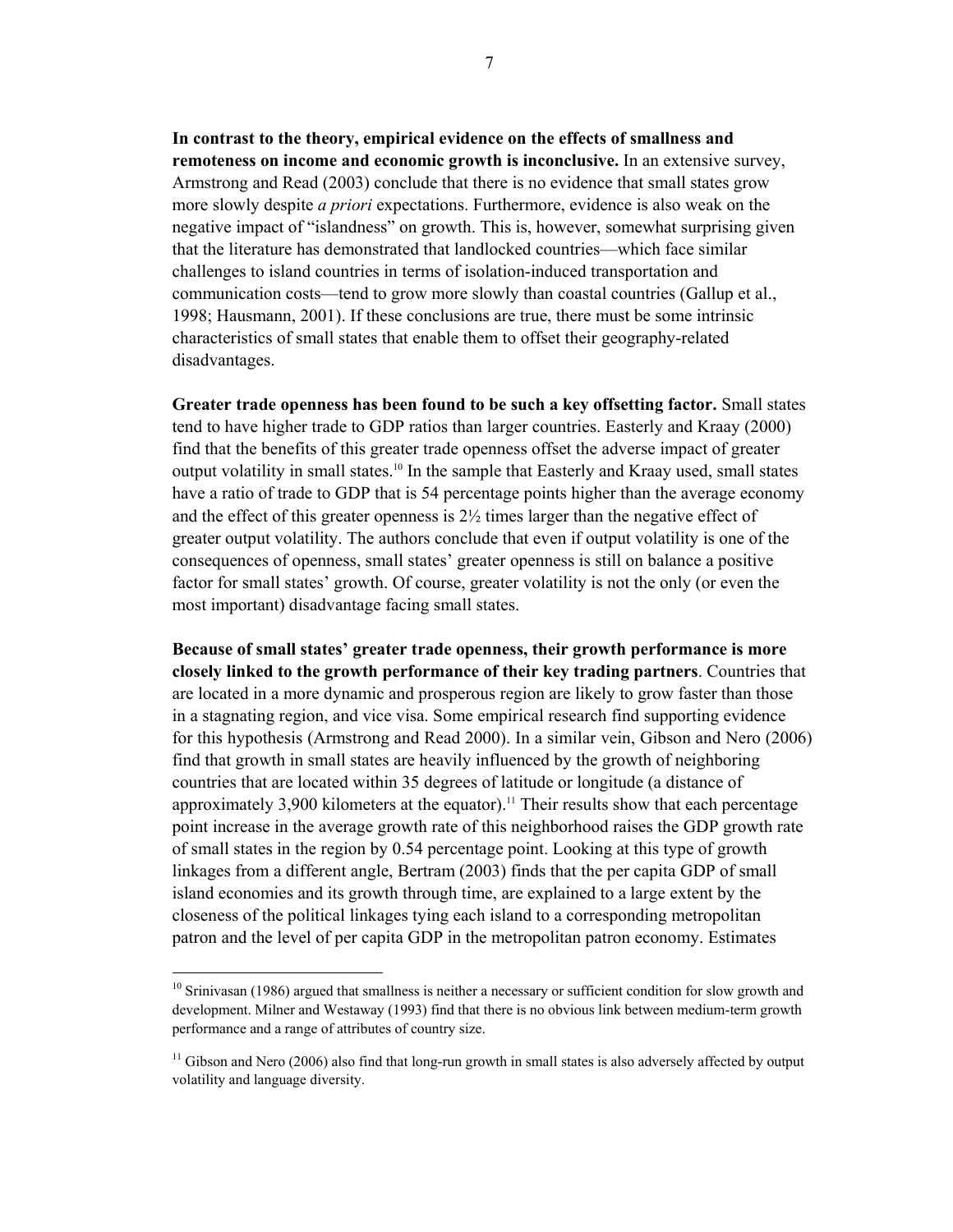show that for each dollar increase in the per capita GDP in the patron economy, there is a 30-56 cent increase in the per capita GDP of island states.

# **IV. DETERMINANTS OF GROWTH IN SMALL STATES**

**It is not clear how important geography-related disadvantages are in determining small states' growth performance relative to common constraints facing all countries.**  In what follows, we examines this issue using a more updated cross-section dataset covering the period 1992-2008 for 45 small states (see Appendix II for the country list). Our aim here is to test within this group of small states what differentiates the growth performance of PICs from their peers. Once growth determinants are identified, we evaluate their relative magnitude of impact on PICs against the average of other small states. This would allow us to assess potential payoffs from policy actions to influence these determinants. Our approach is to start with parsimonious specifications and move onto more comprehensive and sophisticated specifications. We summarize the key results below and document the technical aspects of the exercise in Appendix II.

**Regression results suggest that geography has a large influence over economic growth in PICs.** After controlling for a number of variables that are found to be statistically significant as determinants of growth (see below), PICs are shown to suffer a distance-related disadvantage in per capita GDP growth of about 1 percentage point compared with an average non-Pacific small state (see Figure 5).<sup>12</sup> To put this in perspective, PICs' annual average per capita GDP growth over the period 1992-2008 was a little over 0.7 percent. Without the geographical disadvantage, PICs could have grown more than twice as fast as they actually managed to achieve during the period.

**However, as important as it is, geography is not the only factor that has contributed to the slower growth of the PIC economies compared to other small states.** Growth in small states is influenced by a number of other variables— initial income levels, investment, population growth, aid, export openness, growth volatility, and political stability, all of which were found to be statistically significant. When combined, these variables collectively lower the per capital GDP growth in PICs by about another percentage point, compared with the average of other small states, with some variables making positive contributions and others negative. To start with, PICs' initial income works to their advantage as PICs were on average poorer than other small states in the early 1990s, the time our initial income calculations are based upon. Based on the

<sup>&</sup>lt;sup>12</sup> Small states in Africa also suffer a geography-related disadvantage, but PICs are subject to by far the largest disadvantage among small states. We run two models, one using trade-weighted distance and the other regional dummies to capture the impact of geography on growth. Not surprisingly, we found the two variables are correlated, and including one in the regression would render the other insignificant. Moreover, the estimated impact of the two sets of variables on PIC growth is similar, confirming that distance is the main source of growth disadvantage. Distance is measured as trade-weighted physical distance of top three trading partners.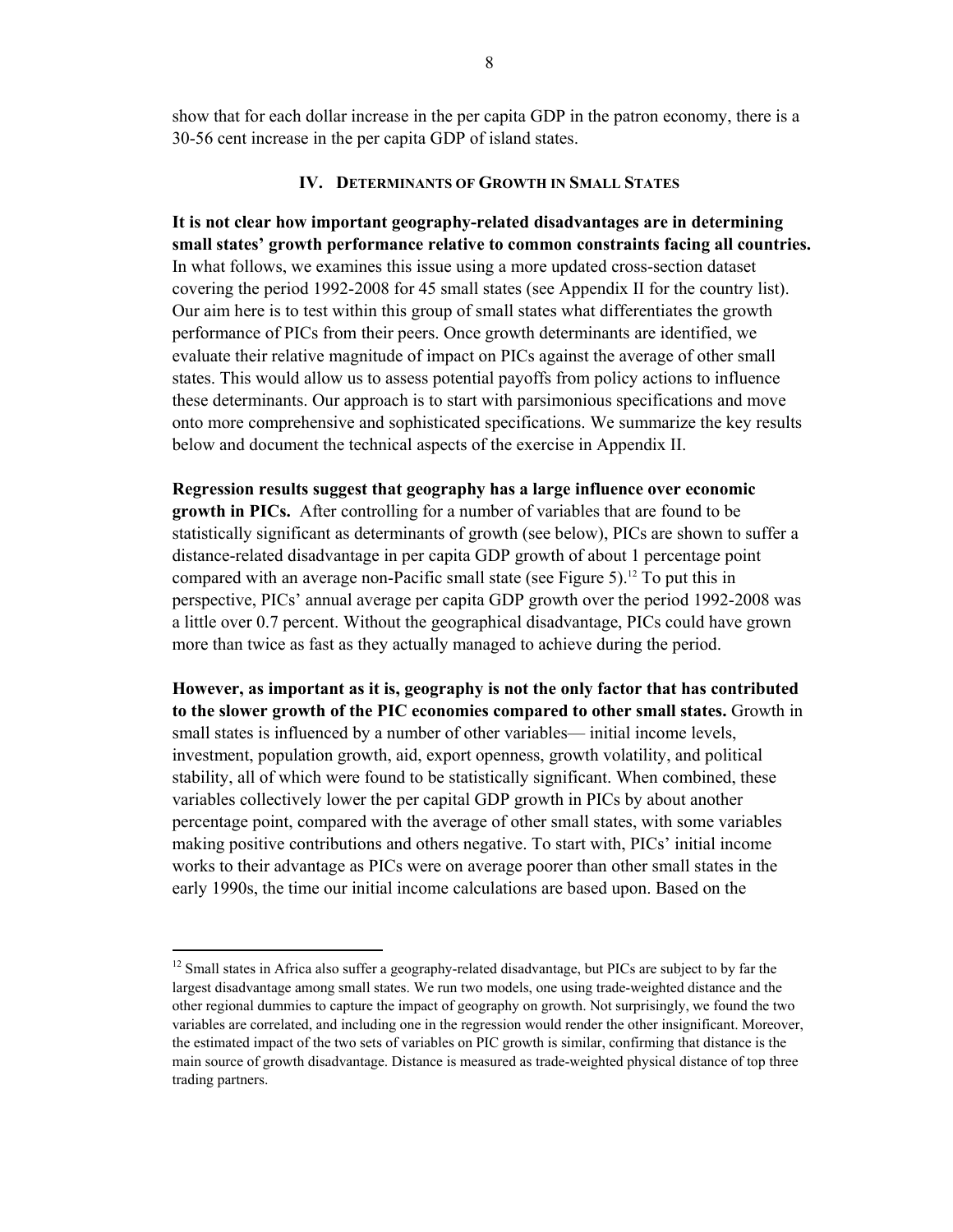convergence effect found in the regressions, this lower initial income has allowed PICs to grow about  $\frac{1}{3}$  percentage points faster than an average non-Pacific small state.

**Lower investment (as percent of GDP) explains an important part of the slower growth in PICs.** Over the period 1992-2008, investment in PICs averaged 22½ percent of GDP, about 6 percentage points lower than the average of other small states. Had PICs been able to achieve the average investment rate of non-Pacific small states, their real per capita GDP growth would have been about 0.4 percentage point higher. Given the data limitation, we were not able to disaggregate the investment data into public and private components or by economic sector.<sup>13</sup> Detailed analysis is needed to identify at the country level what type of investment would be most productive, but results here suggests that PICs do have a catch-up to do when benchmarked against other small states. Moreover, there are large variations in the investment rate among PICs. For instance, Fiji's investment rate is 14 percent of GDP while that of Vanuatu is 20 percent. This translates to a difference in the growth rate of 0.4 percentage point. In general, for each 10 percentage point increase in investment as percent of GDP, growth increases by about  $\frac{3}{4}$ percentage point for small states.

**Greater export-orientation makes a strong positive contribution to growth among small states.** On average each 10 percentage point increase in the exports-to-GDP ratio raises per capita GDP growth by about 0.2-0.3 percentage point. Since the exports-to-GDP ratio in PICs is 24 percentage points lower than the average of non-Pacific small states, this implies that PICs could have grown by 0.6 percentage point faster had they exported as much as other small states (in percent of GDP). We find that greater imports as percent of GDP have no statistically significant impact on growth. This could suggest that unlike evidence found for some other countries, imports have not been associated with technological transfers that benefit growth in small states. This in turn may reflect the fact that the imports in small states more often consist of consumer goods, rather than intermediate inputs or capital goods that embody newer technologies and help improve local productivity. Similarly, we also find no evidence that openness measured by the ratio of trade turnover (exports plus imports) to GDP has any positive impact on growth.

**Part of the benefits from greater export openness is offset by increased output volatility arising from larger exports (as percent of GDP).** Estimates show that each 10 percentage point change in export openness is associated with 0.2 percentage point change in the standard deviation of GDP growth.14 Given this, less than a quarter of the growth benefits from greater export openness is nullified by the associated increase in output volatility, leaving PICs worse off by about 0.54 percentage point from their lower openness compared with other small states.

<sup>&</sup>lt;sup>13</sup> We did include secondary education in the regression in an attempt to capture the effect of human capital on growth. However, the results are statistically insignificant.

<sup>&</sup>lt;sup>14</sup> This result is illustrative only. Our estimates are significant only at 83 percent confidence level, and the sample size is small (28 observations). However, the result is consistent with that reported in Easterly and Kraay (2000).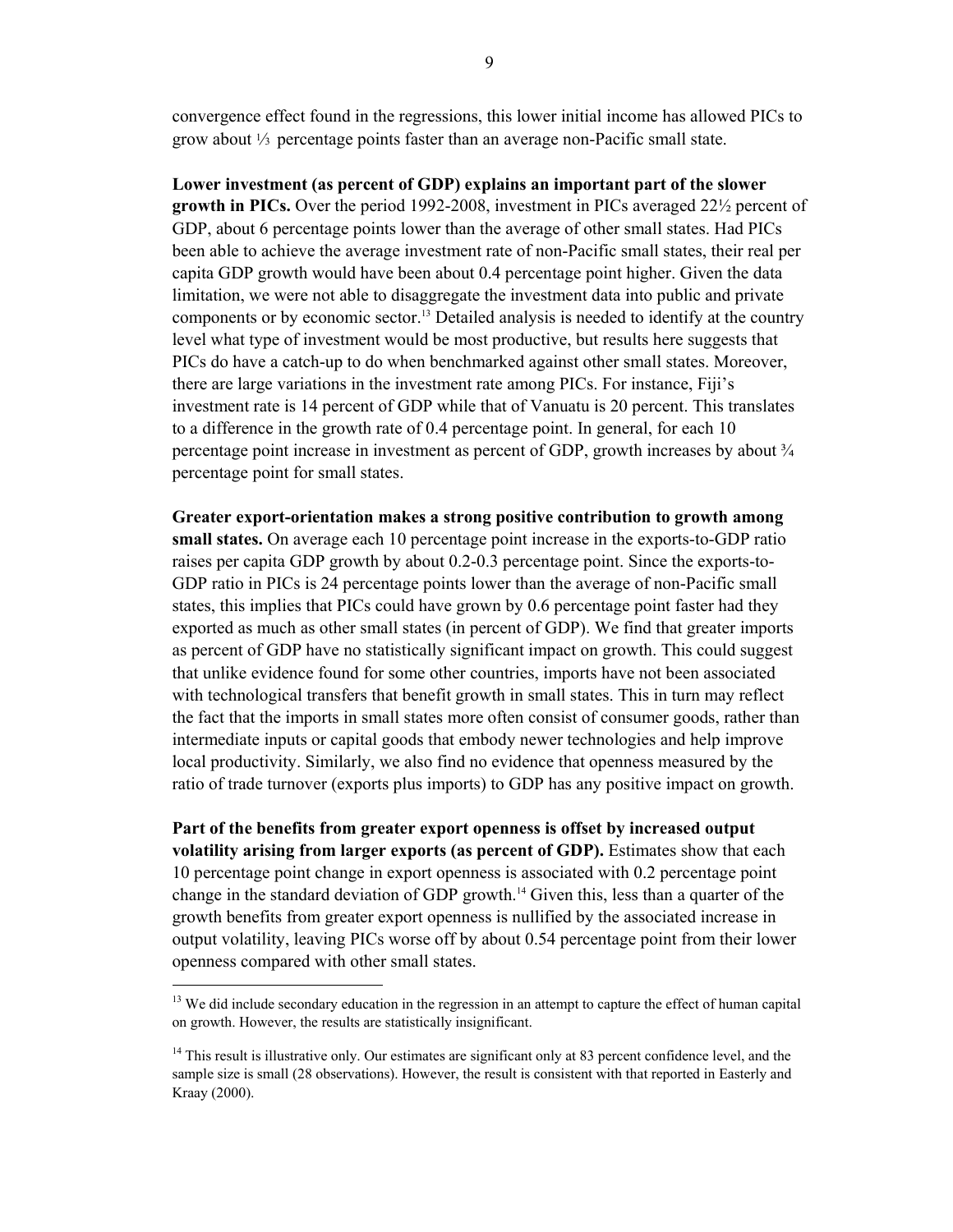**Aid is found to be associated with slower growth.** In all regressions we have tested, the

relationship between aid and growth is negative. For each 10 percentage point increase in aid as percent of GDP, growth is lower by 0.6-0.9 percentage point. Our preliminary tests show that there is no reverse causality, that is, slower growth does not lead to more aid. It must be noted that the negative relationship found between aid and growth should not be interpreted

 $\overline{\phantom{a}}$ 



as aid lowering economic welfare. In fact, much aid is often aimed at reducing poverty rather than increasing economic growth.<sup>15</sup> Moreover, if aid helps improve living standards in terms of education and health, it could help raise growth in the long run, just as the part of aid that is used for improving infrastructure and increasing investment in other productive sectors.

**Political stability is an important source of faster growth.** Measured by the World Bank Political Stability index, PICs score more favorably on political stability than other small states. This gives PICs, on average, an advantage of 0.3 percentage point in growth over other small states. It is useful to note, however, that political stability varies substantially among PICs themselves. Other things being equal, the highest-scoring country in the region has a growth advantage of more than one percentage point over the lowest-scoring country.

**To sum up the results, PICs have relatively weak performance in export openness and investment, but do better than other small states in maintaining political stability.** On balance, these policy-related factors, together with geography-related disadvantage, have led to growth rates that are much lower than in other small states. Figure 5 shows a rough decomposition of the impact of the various determinants on PICs' growth, benchmarked against the average growth rate of non-Pacific small states. The first bar from the left depicts the per capita GDP growth rate of non-Pacific small states during 1992-2008. Each of the bars to the right shows, cumulatively, the impact of a growth determinant, with red hollow segments showing negative impact (blue segments showing the remaining growth rate after the negative impact), and solid green segments representing positive impact. The blue bar in the far right shows the actual growth rate in PICs during the period. It is clear from the graph that lower export openness, aid and investment, along with PICs' geographical disadvantage, are the main contributors to their lower growth compared with other small states.

<sup>&</sup>lt;sup>15</sup> The relationship between aid and growth is hotly contested subject in the Pacific, as is globally. See Bowman and Chand (2008), Rao, Sharma and Sing (2008), Pavlov and Sugden (2006), and Hughes (2003).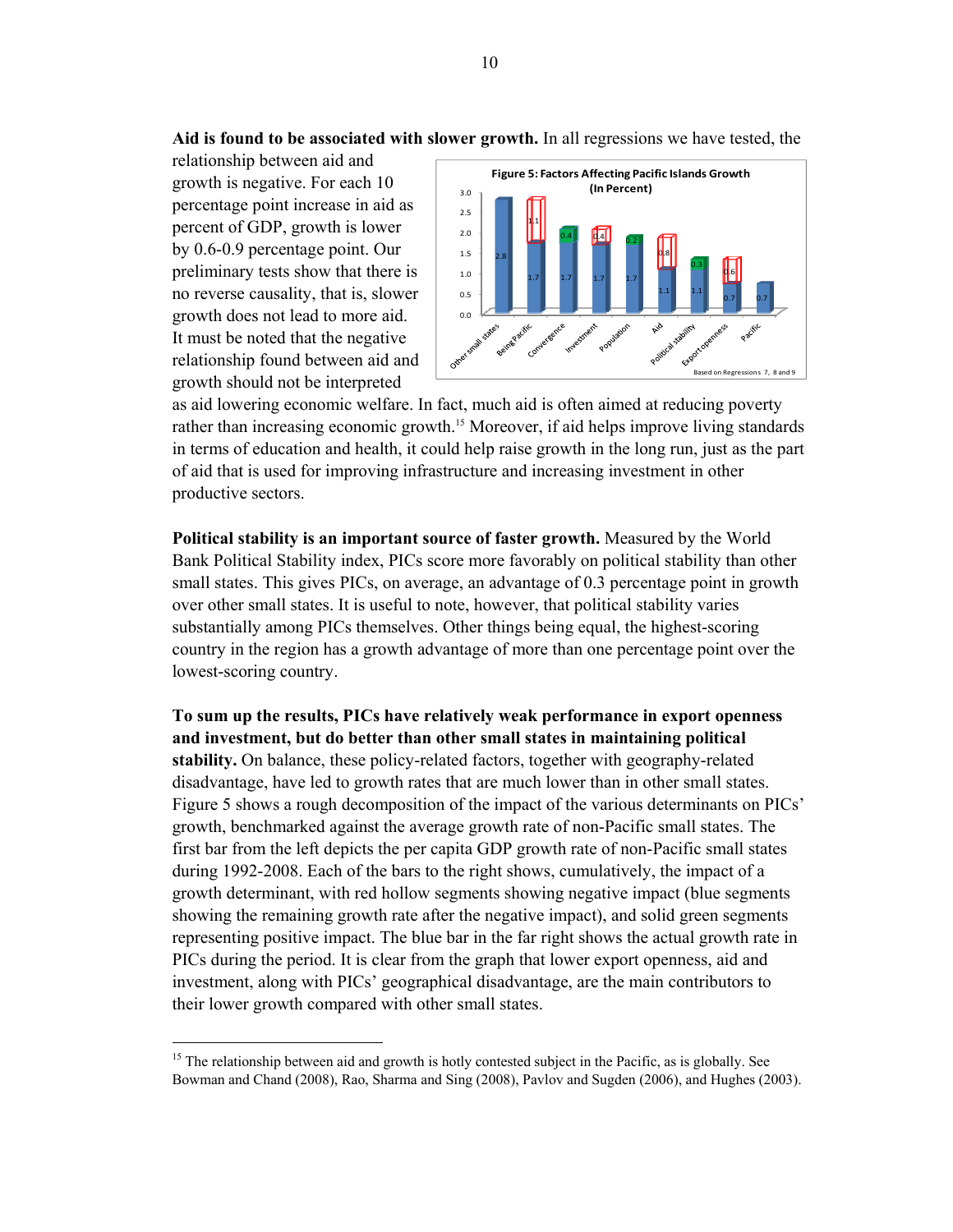**The results presented above should be interpreted with great caution.** Data quality is always an issue in such exercises, and this is especially true for data on small states. While the results are generally consistent across model specifications, they are subject to data limitations and should be further tested for robustness as data and other information improve. Perhaps even more importantly, the interpretation of the results should be guided by economic conditions pertaining to the countries in question. For instance, while we found that greater export openness is good for growth, it may not be equally feasible for all PICs to increase goods or non-factor services exports, particularly for micro-states which have few resources to produce such exports. Similarly, while low investment is generally a constraint on growth in PICs, countries need to identify what impediments investors might be facing and what projects might bring highest social returns.<sup>16</sup> Moreover, any scaling up of investment should also take into account debt sustainability if it is financed by borrowing. Capacity constraints at any particular time may also affect the effectiveness of investment.

# **V. WHY HAS PIC GROWTH SLOWED?**

**The above analysis provides a broad explanation to the relatively slow growth in PICs over the long run, but it sheds little light on why growth has slowed in many PICs over the past decade.** In this section, we use the framework established in the previous section to explore possible explanations of the growth slowdown. We begin this exercise by dividing the sample period (1992-2008) into two sub-periods (1992-2000 and 2001-08) to gauge the extent to which the determinants identified earlier can explain the growth slowdown in the second period (2001-08). Statistical tests suggest that there were no significant structural breaks in growth for the entire sample of small states. Given this, the same set of regression coefficients from the previous section can be used to predict growth rates based on the level of the determinants in the two sub-periods.

#### **It appears that a decline in the exports-to-GDP ratio seems to be a major**

**contributor to the growth slowdown over the past decade.** Investment increased slightly, which should have helped raise growth, as should lower output volatility. The positive effects of these developments should add up to over half percentage point. On the other hand, the average export openness ratio fell by as much as 4½ percentage points in the 2000s

 $\overline{\phantom{a}}$ 



<sup>&</sup>lt;sup>16</sup> A growth diagnosis approach could be employed in such analysis. See Duncan and Nakagawa (2006) for growth diagnosis for six Pacific island countries.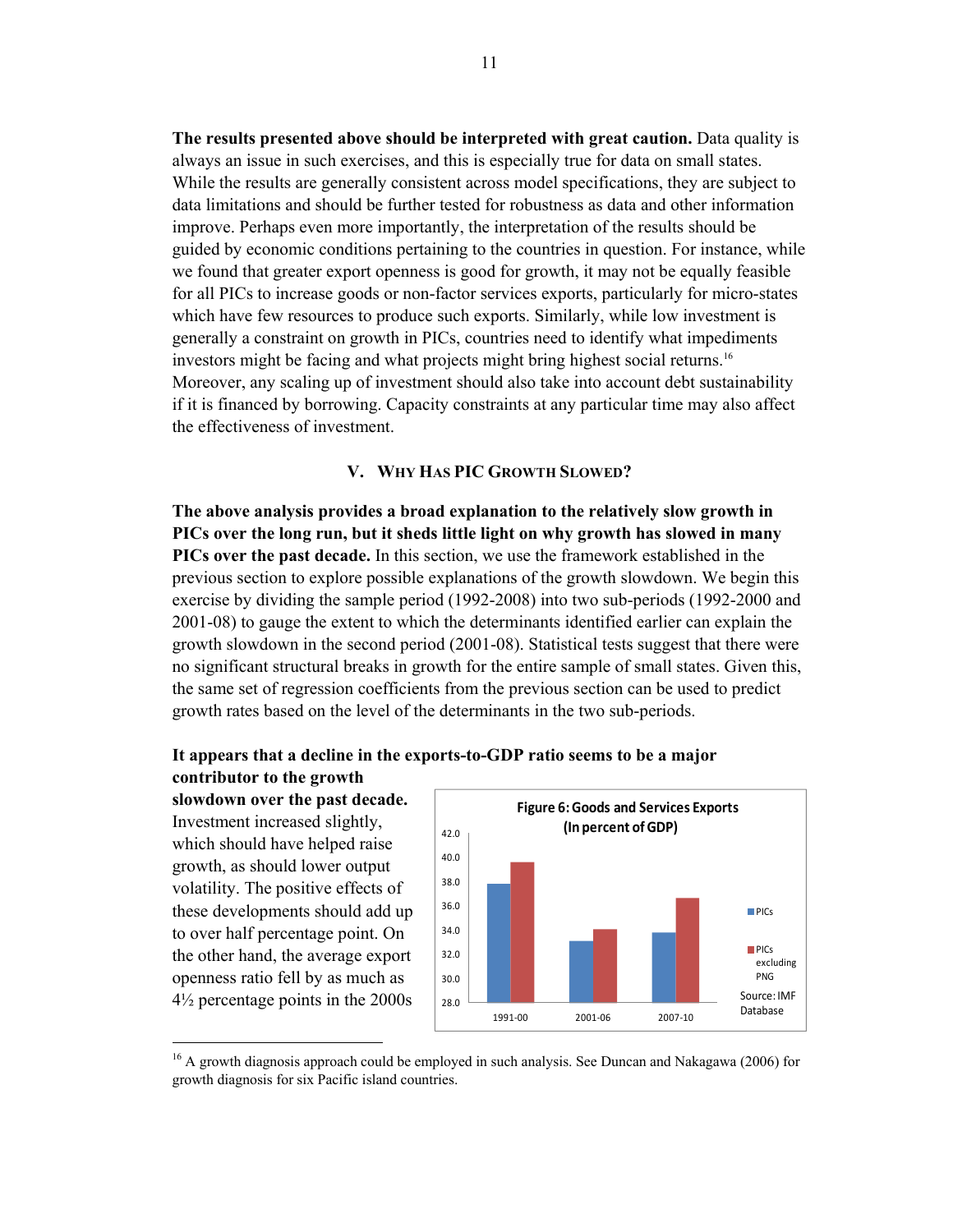from its 1990s level (Figure 6).<sup>17</sup> While there are undoubtedly other factors (including country-specific ones) that have not been included in the model but have contributed to the slower growth in the 2000s, the decline in export openness, though far from fully explaining the growth slowdown, points to a weakness in an area that is key to mitigating the growth disadvantage of small states—integration with the global economy.

**While the decline in trade openness over the past decade may partly reflect external shocks, it may also indicate weakening competitiveness in some cases.** In several PICs, growth began to decelerate well before the hikes of world food and fuel prices in 2007-08. At least seven out of the 11 countries had slower growth in 2001-06 than in 1991-2000. For the 11 PICs as a group, average growth in 2001-06 was a little over half the rate of the 1990s and was similar to the average growth of 2007-10, a period full of adverse shocks. In some cases, external shocks seem to have had lasting impact on productive capacity and weakened growth fundamentals, as the experience of Samoa has shown following the devastating 2009 Tsunami and the global financial crisis (Box 1). Countries in such circumstances may need to re-assess their competitiveness position and adapt their strategies to regain growth momentum.

**Real exchange rate appreciation may have played an important part in weakening competitiveness in a number of countries.** In contrast to the 1990s, when only Solomon Islands experienced an appreciation of the real effective exchange rate (REER), over the past decade the REER has appreciated for all six countries that have their own currencies

except Fiji and Solomon Islands (Figure 7).<sup>18</sup> Even in these two countries, there were periods of rapid appreciation prior to the sharp devaluations in 2009. Except PNG which has a floating exchange rate regime, all other five countries are pegged to a basket that includes the Australian and US dollars, among other key trading partner currencies. While domestic prices have been rising more rapidly than those in trading partners, there have been relatively limited movements in nominal effective exchange





 $17$  We split the 2000s into two sub-periods in the 2000s was a result of the external s crisis. The figure indicates this is not the  $\begin{bmatrix} 0 & \frac{1}{2} \\ 0 & \frac{1}{2} \\ \frac{1}{2} & \frac{1}{2} \end{bmatrix}$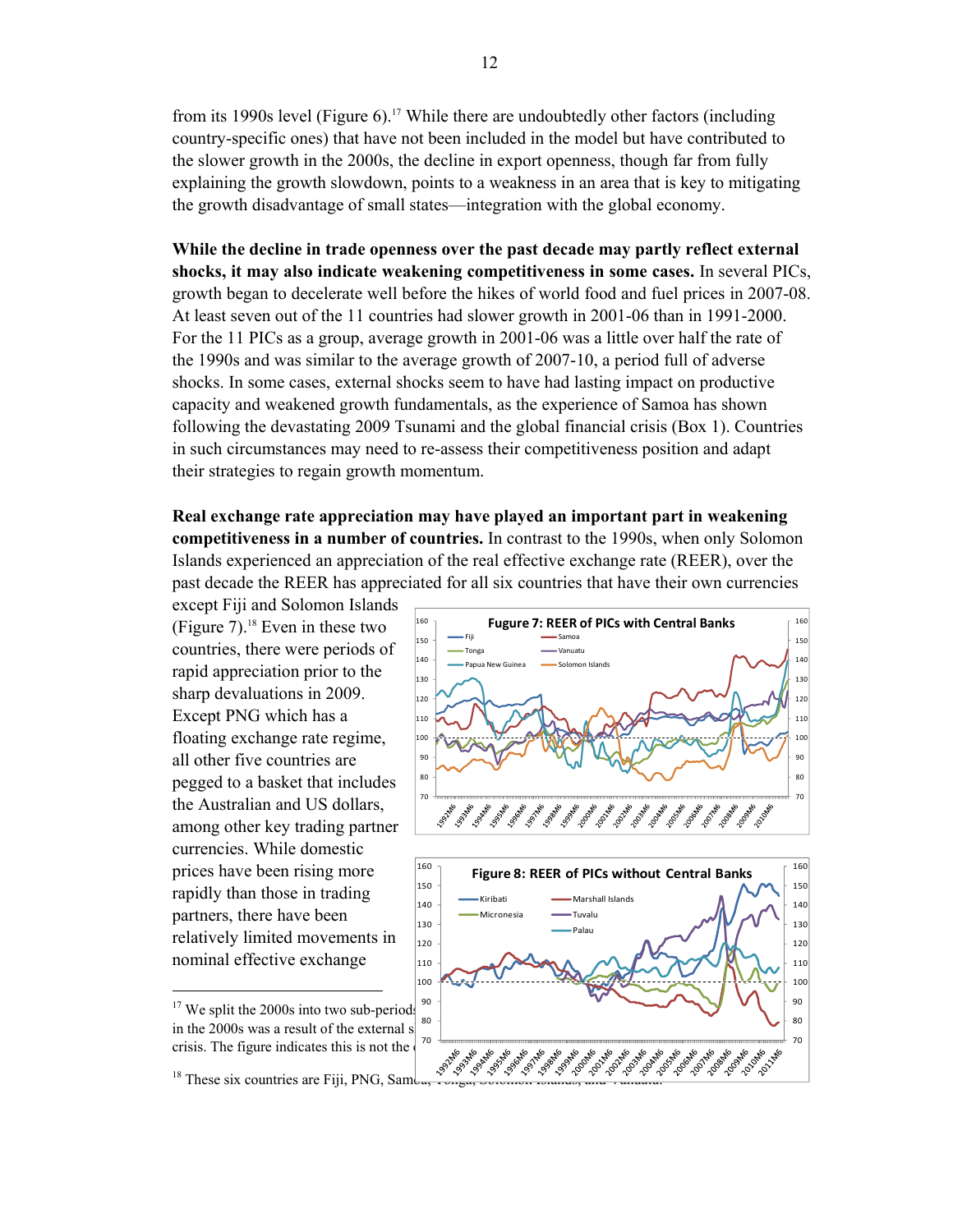rates over time, leading to considerable real appreciation in some cases, such as Fiji, Tonga, and Vanuatu, even before the hikes of global food and fuel prices. In the case of PNG and (to a lesser extent) Solomon Islands, the appreciation since 2008 has also been driven by the commodity booms, which have boosted export earnings and foreign direct investment inflows. In the five countries that do not have their own currencies, those that use the Australian dollar (Kiribati and Tuvalu) have experienced sharp real appreciation while those use the US dollar (Micronesia, Palau, and Marshall Islands) have not seen any real appreciation or even depreciation.

**It should be noted that the exchange rate appreciation has not in general led to declines in foreign reserves.** In fact, in most cases, reserves as measured by import coverage have risen since the global financial crisis. In some cases, this partly reflects weak import demand resulting from slow economic activity, but also generous donor support. As economic recovery strengthens over time, reserves may stop cumulating or even fall.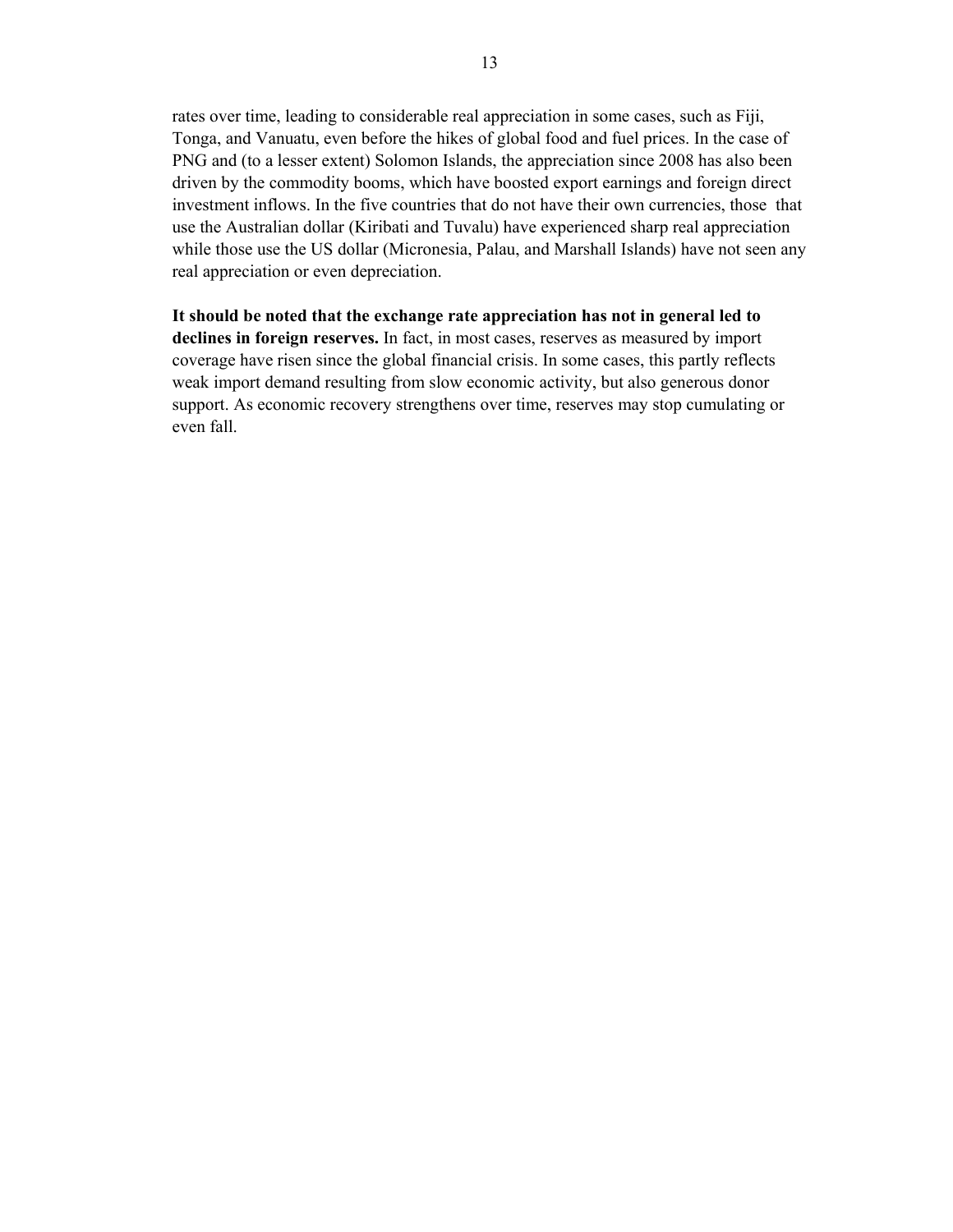#### **Box 1. Samoa—Managing Shocks and Regaining Growth Momentum**

The Samoan economy had been growing strongly until it seems to have lost some momentum in the mid 2000s. Well coordinated reforms in the mid 1990s and sound macroeconomic policies delivered an annual average GDP growth rate of 5 percent during this period. Investment in the lead up to the 2007 Pacific Games provided another boost before a series of shocks hit the economy—the food and fuel price hikes, a devastating tsunami, and the global financial crisis. Economic growth has since slowed significantly despite a large boost to government expenditure in FY2009/10 - 2011/2012, with an average overall fiscal deficit of 7.3 percent of GDP. Real GDP growth between 2006/07 to 2010/11 averaged only 0.3 percent, the slowest since the mid 1960s (see graph below).



The large infrastructure rebuilding and reconstruction effort of the government following the 2009 tsunami was well supported by development partners through grants and concessional loans. However, Samoa's public debt has continued to rise, reaching 54.4 percent of GDP at the end of FY 2010/11. Meanwhile, tourism and remittances, two pillars of the Samoan economy, have recovered only slowly, and the Yazaki automotive component plant has been declining since the global financial crisis erupted in 2008. Moreover, agriculture has been stagnating in recent years.

Samoa now faces a difficult path to wind down its fiscal deficits while the private sector has not picked up the slack. The government is committed to bringing down public debt to a more sustainable level over the medium term to maintain hard won macroeconomic stability. While the fiscal consolidation is essential for long-term sustainability, it may add further headwinds to an already weak recovery. Given the considerable real exchange rate appreciation over the recent years and weak global demand, great efforts would be needed to revitalize private sector-led growth.

Samoa's recent experience highlights the vulnerabilities of a small island economy's competitiveness to exogenous shocks. Competitiveness can be undermined quickly by such shocks and it would take coordinated efforts to regain it. A re-assessment of the economy's underlying strength and growth potential may be needed, and this would help establish a macroeconomic framework to regain competiveness and to maintain macroeconomic stability over the medium term. Structural reform needs to progress further to provide a more favorable environment for the private sector to take a lead role in economic development. Samoa has a strong track record of reform and the government's continued commitment to keeping this record bodes well for future progress.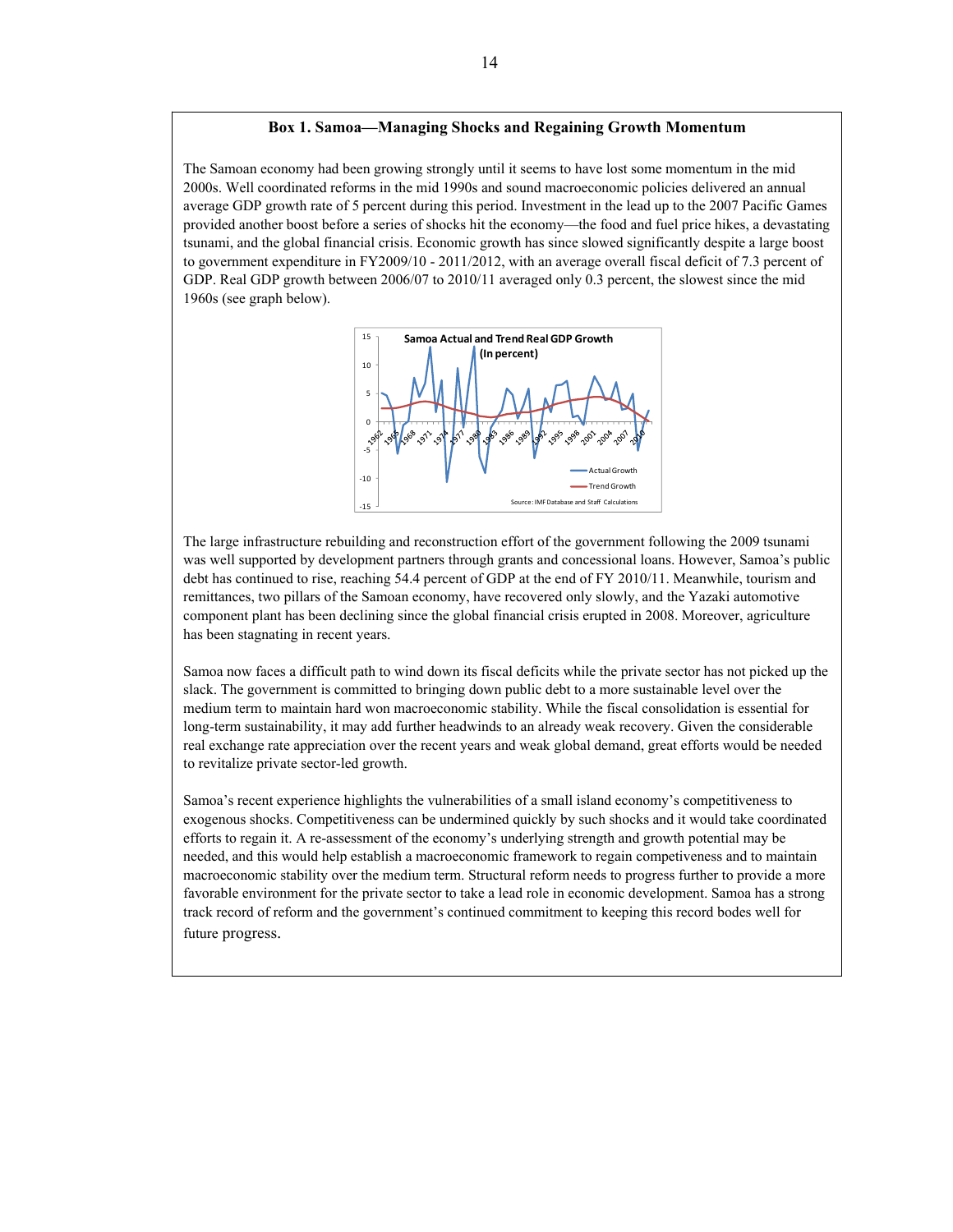**competitiveness over time.**  While the 2007-08 food and fuel price increases and global financial crisis have certainly contributed to this development in recent years, the deterioration started before these shocks (Figure 9). The trade account has also deteriorated, albeit by much less (Figure 10). It is worth noting, however, that the Northern states (FSM, RMI, and Palau) saw an



improvement in the trade balance in the 2000s and countries that had REER appreciation experienced a larger increases in the trade deficit than other countries. Again in the case of PNG, it should be noted that the deterioration of the current account also reflects the investment boom associated with the LNG project. In the case of Samoa, it was largely due to increases in imports as a result of post-tsunami reconstruction, although the strong Tala may also have helped boost imports in general. It is worth noting that the increase in the trade deficit has occurred despite the rapid growth of tourism exports over the past decade in some countries—Fiji, Palau, Samoa, and Vanuatu.

# **PICs' competitiveness may have also been affected by the changing external trade environment.** As part of African, Caribbean, and Pacific (ACP) group, PICs have

benefitted from non-reciprocal trade preferences under the successive Lomé Conventions (first signed in 1975) and subsequently the Cotonou Agreement (signed in 2000). Fiji's sugar exports at higher than world prices are one example of such benefits. Trade preferences under the Cotonou Agreement have been eroded or are being phased



out, reducing PICs' export competitiveness. Closer to home, non-reciprocal trade preferences offered by Australia and New Zealand under the South Pacific Regional Trade and Economic Co-operation Agreement (SPARTECA, signed in 1981) are also being eroded as the two countries liberalize their trade over time. Under PARCTA, for example, Fiji was able to export significant amount of garments to Australia and New Zealand, but as the preference margins have shrunk—especially when restrictions under

15

**The evolution of the current account is indicative of the change in external**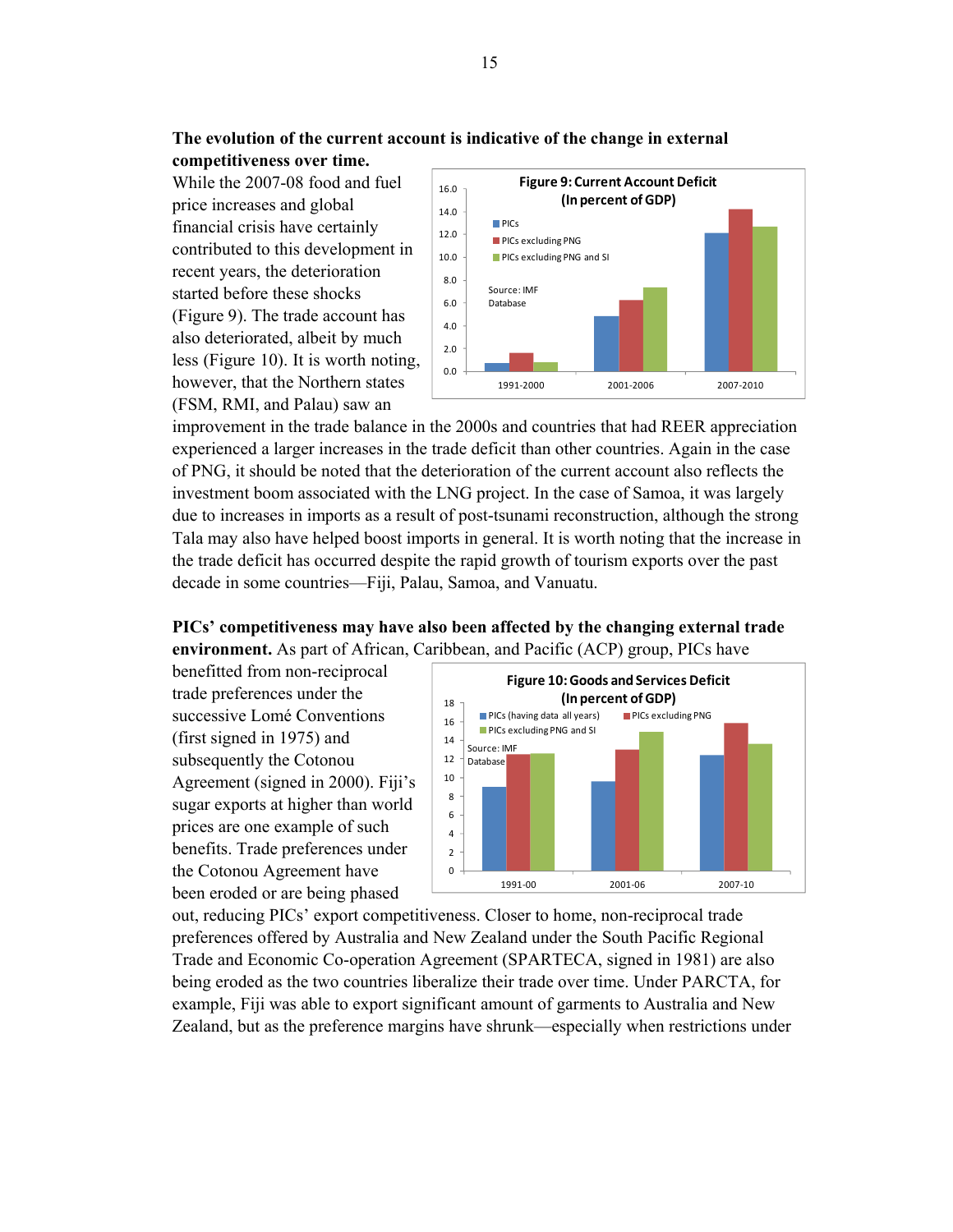the Agreement on Textiles and Clothing were phased out in 2005, so have Fiji's exports.19 Negotiations on a Pacific Agreement on Closer Economic Relations Plus (PACER-Plus) to achieve the long-term goal of a 'single regional market' among Forum members have moved slowly.20 In recent years, PICs have also missed out on proliferating regional trade arrangements in the Asia-Pacific. Only Papua New Guinea is a member of APEC, and no PICs are members of any other major regional groupings or regional trade arrangements in Asia.

**The evolution of PICs' trade patterns in recent years may have reflected these developments in the trade policy environment.** Like all other groups of developing countries, PICs' traditional markets—the European Union and North America—have become less dominant.<sup>21</sup> The developments in the Australian and New Zealand markets, however, are different between the resource-rich and non-resource-rich PICs. The Australian and New Zealand Markets have become more important for PNG and Solomon Islands over time, while their role for other PICs has fallen sharply. In the nontraditional markets, the two groups of PICs have also gone in different directions. While PNG and Solomon Islands have shifted to China from other Asian countries, the other PICs have moved in the opposite direction, reflecting the growing importance of Southeast Asian markets over time. Non-resource rich PICs are the only group of countries that have seen less of their exports going to China over time. Taking Asia as a whole, these PICs have diversified their exports to Asia despite their inability to penetrate the fast-growing Chinese market. Lack of mineral resources and supply constraints on other commodities are probably the key reasons.

<sup>&</sup>lt;sup>19</sup> According to Wikipedia, in 1997 the textiles, clothing and footwear (TCF) industry accounted for 26 percent of Fiji's total domestic exports; it contributed to some 3.5 percent of GDP and provided employment for about 18,000 people that accounted for 16 percent of those in total paid employment.

 $^{20}$  Negotiations on PACER-Plus was triggered under PACER in 2007.

<sup>&</sup>lt;sup>21</sup> Data are available only for Fiji, Papua New Guinea, Samoa, Solomon Islands, Tonga, and Vanuatu.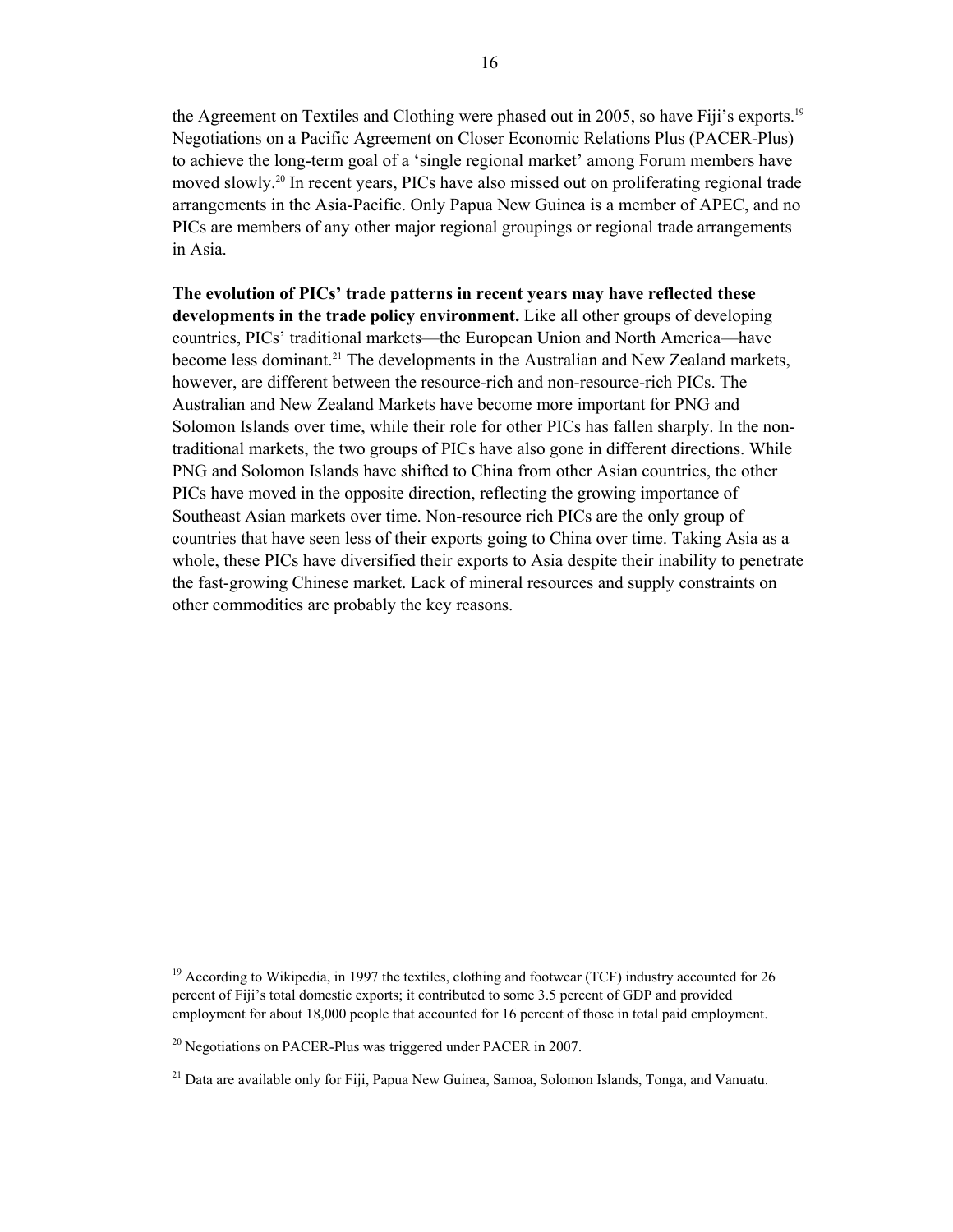

**Figure 11: Export Market Shares for Comparative Country Groups**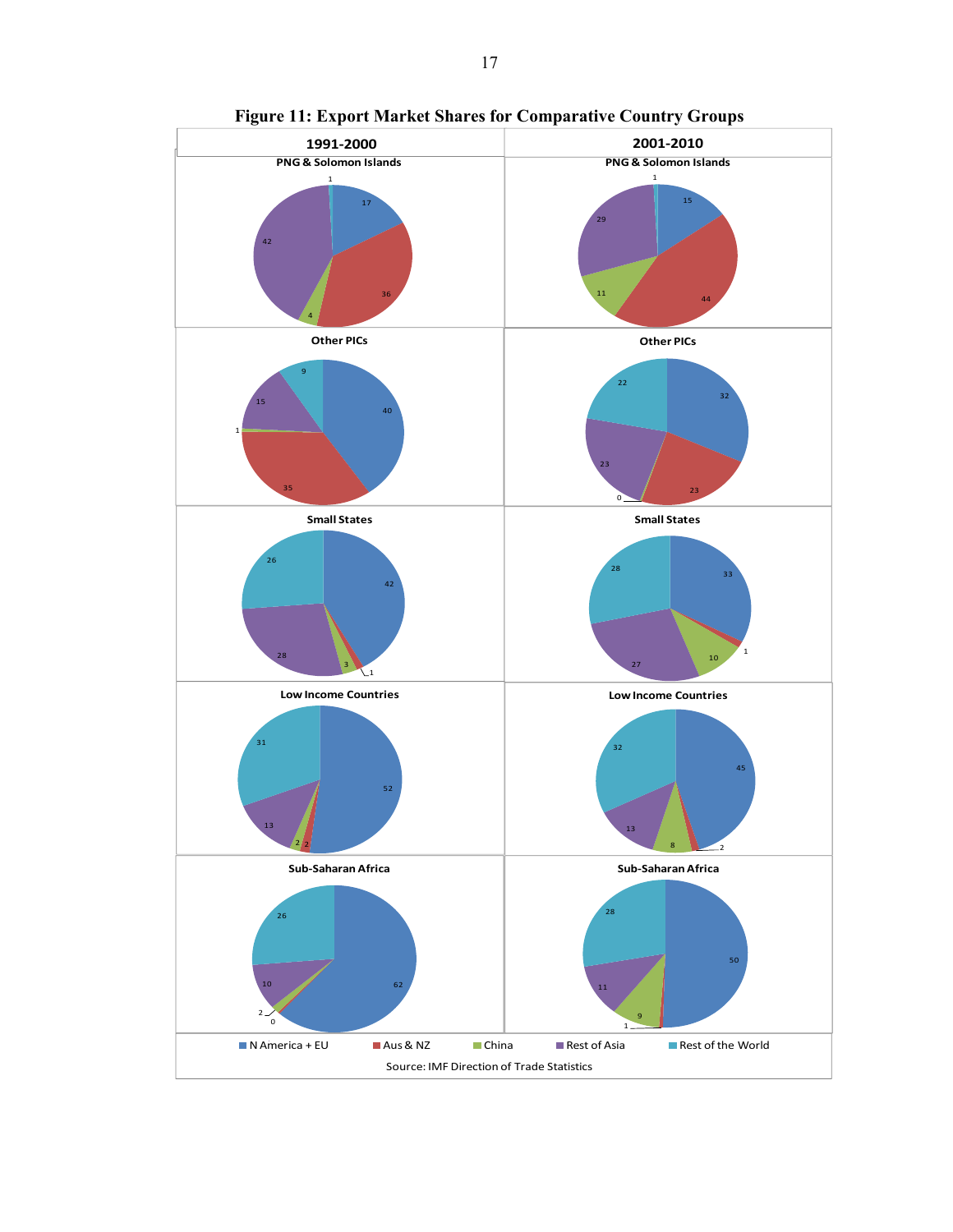**Without taking the advantage of Asia markets, it is not surprising that overall PIC exports have grown considerably more slowly over the past decade than other groups of small states and low-income countries (Figure 12, first chart).** It should be noted, however, that PICs did quite well in the 1990s, over-performing all other groups. During the next decade, however, while PICs broadly maintained their growth rates, other groups of countries surged ahead—exports from small states and SSA grew more than three times as fast as PICs, and low-income countries grew more than twice as fast. A key driver of the strong export growth in small states, LICs and Sub-Saharan Africa has been Asian markets, especially the Chinese market, as shown by the extraordinarily high growth rates in Figure 12 and the drastic increase in the share of the Chinese market shown in Figure 11.



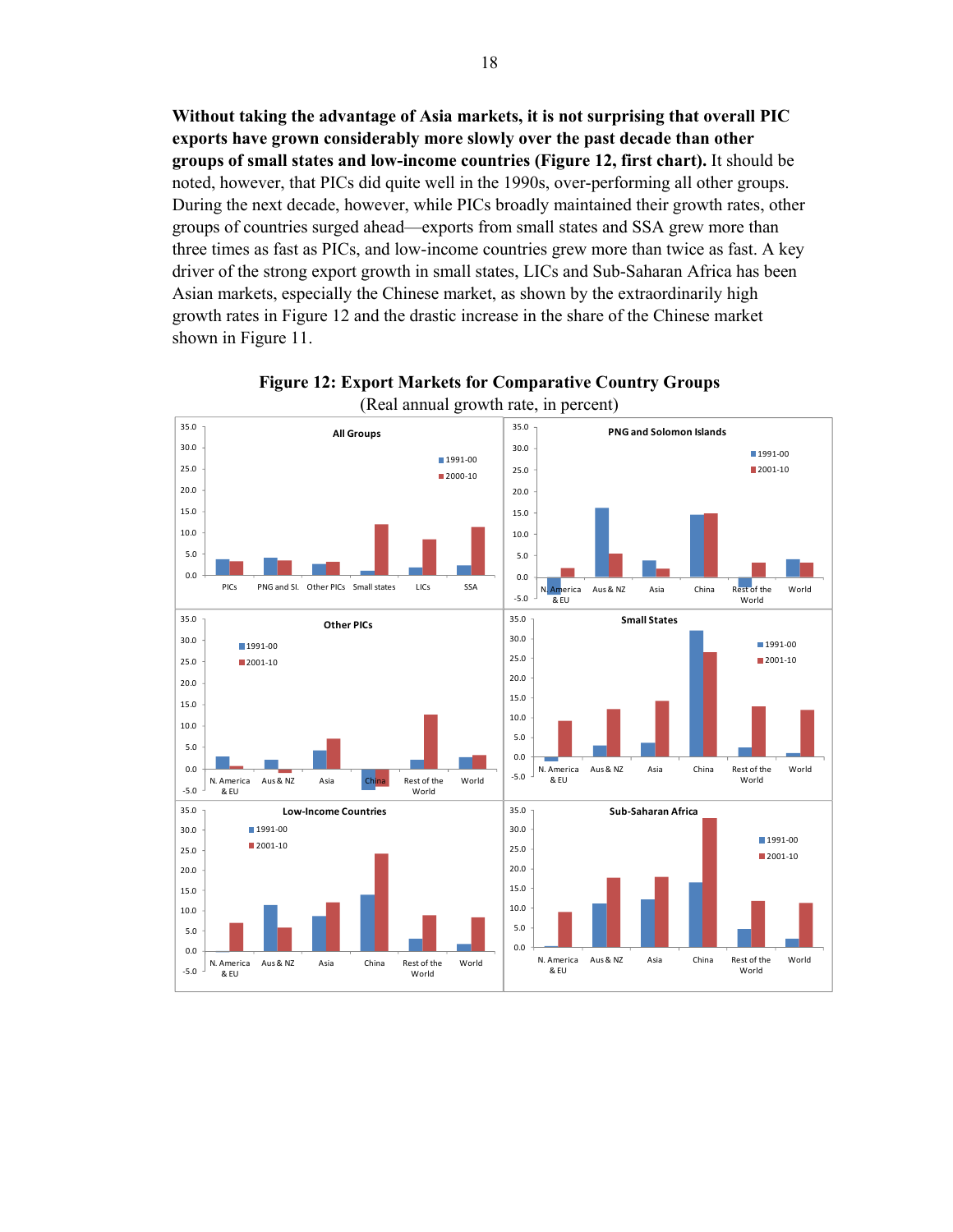#### **Box 2. Why Tourism Recovery Varies so Much across PICs**

Recent experience with the recovery of tourism in PICs shows the importance of linking to Asian markets and the role of economic policy in determining tourism growth. Being much closer to Asia, Palau has benefitted tremendously from the region. Taiwan (Province of China) and Japan account for some two-thirds of Palau's total tourist arrivals in recent years, and tourists from these two and other Asian sources have increased rapidly, helped by more charter flights from Asia. In contrast, all other four Pacific island countries have most of their tourist arrivals coming from Australia and New Zealand, which together account for two-thirds to three-quarters of total arrivals. Despite having a similar external environment, namely relatively strong growth of the Australian and New Zealand economies, Fiji's tourism has grown strongly while that of Samoa, Tonga, and Vanuatu has been stagnating.



As with merchandise trade, exchange rate policy seems to have played an important part in explaining the varying performances. Palau uses the US dollar as its legal tender, and the dollar's weakness relative to Asian currencies has helped Palau's competitiveness. In contrast, all other four countries have pegged their currency to a basket that includes the strong Australian dollar. This has led to appreciation of their currencies against the US dollar, except Fiji, which devalued its currency by 20 percent against the US dollar in April 2009. The increased competitiveness from this devaluation helped boost Fiji's tourist arrivals by 17 percent in 2010!

There may be substitution among PICs as tourist destinations. This means that if every PIC devalues its currency, the region as a whole may not attract more tourists. However, given the region's relatively small market share in total Australian and New Zealand tourists, this substitution effect could be easily overstated. In any case, such effect should be limited among Asian tourists.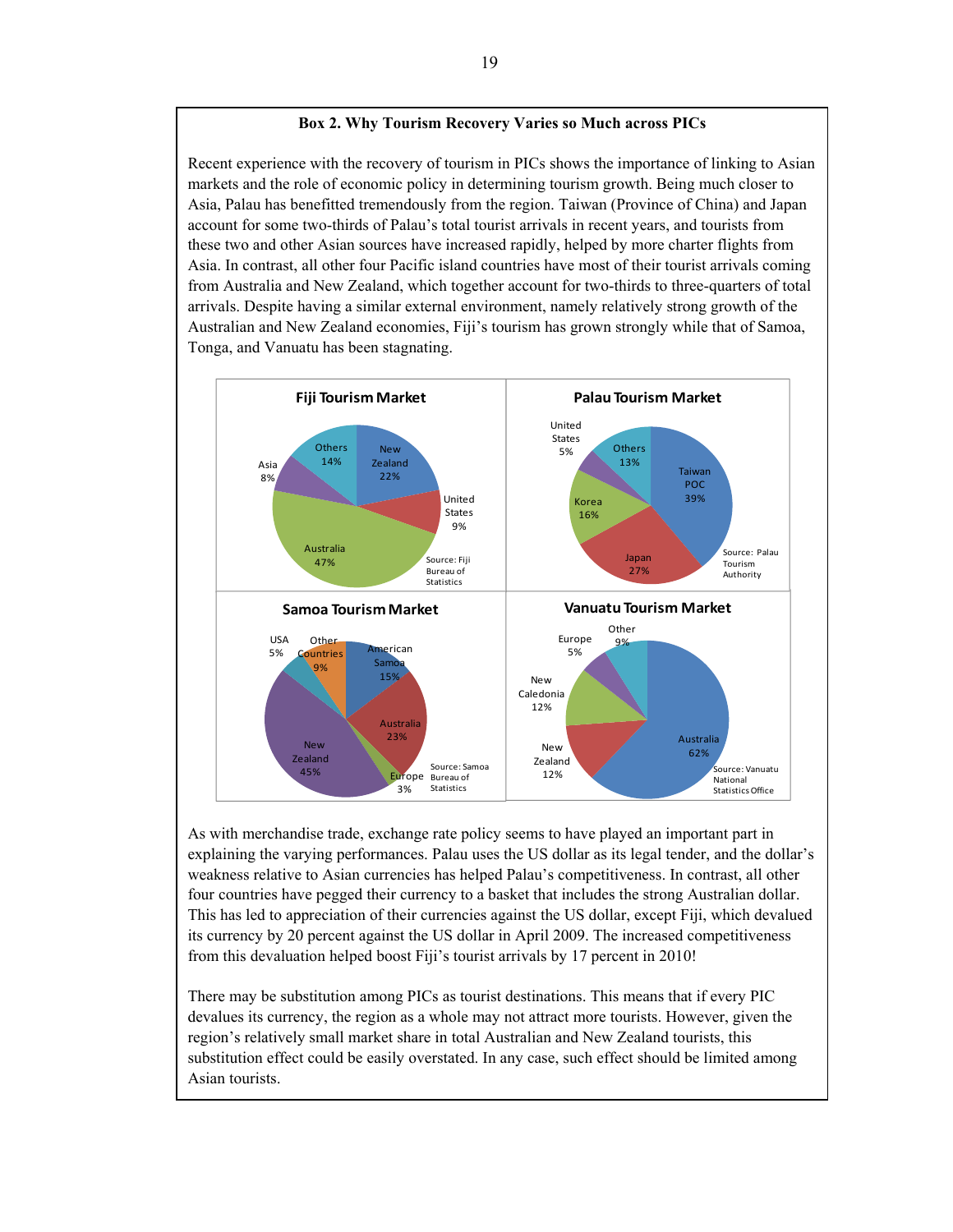**To fully understand the export performance of PICs, one also needs to take into account service exports,** 

**especially tourism.** Among the 11 PICs covered in this paper, five (Fiji, Palau, Samoa, Tonga, and Vanuatu) have significant tourism exports: tourist earnings accounting for somewhere between 10 percent (Tonga) to 70 percent (Palau) of GDP and serving as an important source of economic growth in all five countries.<sup>22</sup>



Growth as measured by tourist arrivals has varied considerably among the five countries (Figure 13). As with merchandise exports, North America, Europe, Australia and New Zealand are traditional markets and these market still dominate in all five PICs except Palau, which has diversified into Asian markets in recent years. As Box 3 illustrates, both economic policy and geography played an important role in the recent recovery of tourism in these five countries.

#### **Evolution in the cost of international transportation in recent may have worked to**

**the advantage of PICs in recent years.** It is commonly assumed that advances in transport technology should have reduced disadvantages facing more remote countries. Indeed, the introduction of jet engines in the late 1950s and containerized shipping in the 1960s have substantially increased the efficiency of both air and ocean transportation over the past few decades. According to Hummels



(2007), however, technological advances in ocean shipping have been largely trumped by fuel price increases, leaving ocean transport costs (as percent of the values of shipped goods) in the early 2000s as they were in the 1950s. <sup>23</sup>Moreover, there have been rapid increases in transportation cost over the past decade, especially for air transportation, which has led to a sharp decline in the proportion of airlifted goods in trade after a long period of steady increase (Figures 14 and 15). For PICs, the increase in air transport costs has added substantially to the transport cost of perishable products (fish, vegetables and fruits).

 $^{22}$  Using a panel regression, Thacker (2011) finds a significant positive association between tourism and growth. A 10 percent increase in tourist arrivals per capita raises economic growth by about 0.2 percent.

<sup>&</sup>lt;sup>23</sup> Note that the weight-based measures tend to overstate the decline in transport cost because the composition of shipped goods tends to shift toward lighter, higher-valued goods over time.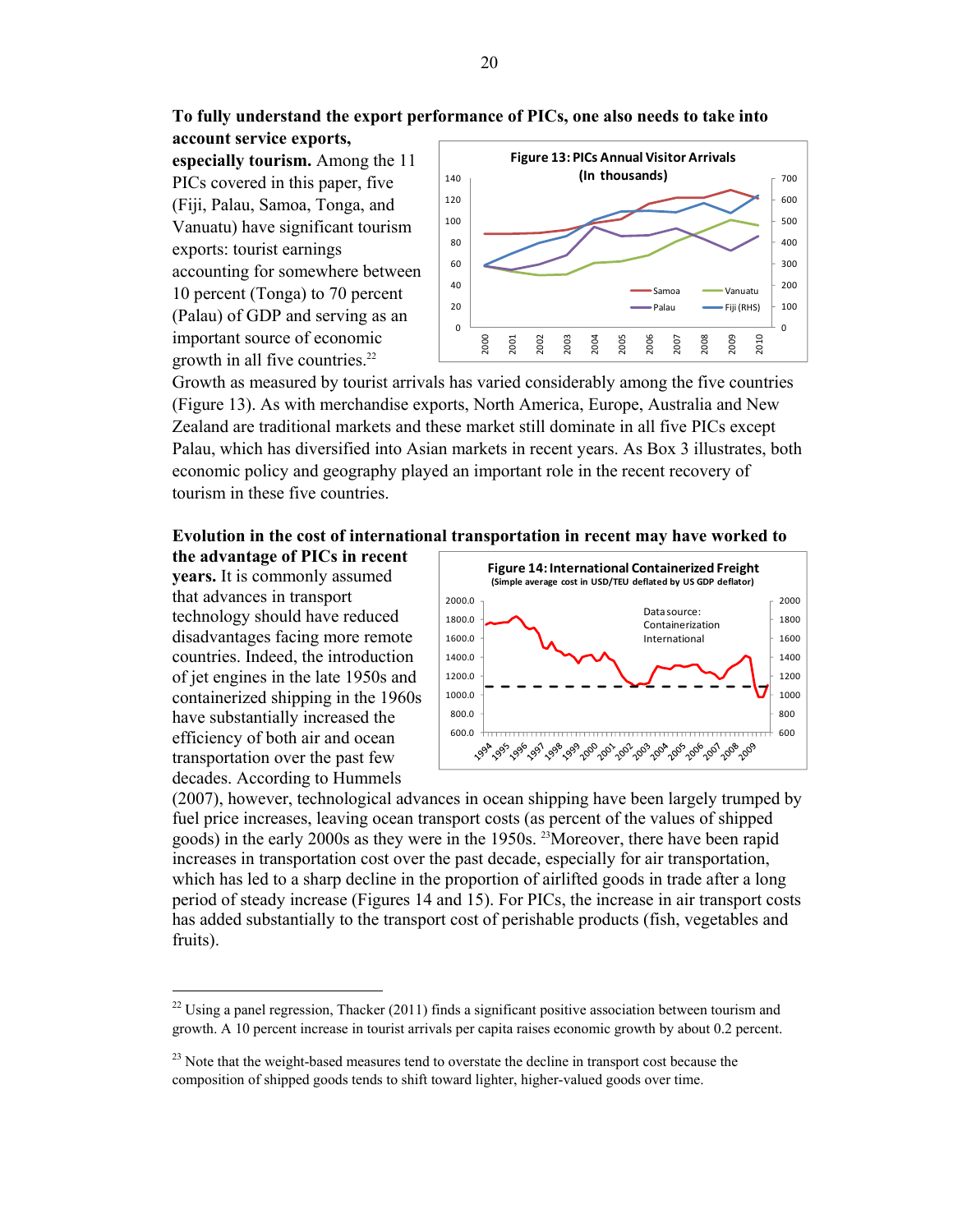**Other key developments in international transportation also have had mixed impacts on the trading costs in** 

**PICs.** It is worth noting that containerized shipping was introduced in PICs much later (mostly in the late 1970s and 1980s) than in other parts of the world, because of substantial investment involved, including in port facilities. In addition, competition in PICs' air and ocean transport industries is limited because of small market size and state monopoly. As a

 $\overline{\phantom{a}}$ 



result, the benefits of technological advances may not have passed onto consumers as much as in other parts of the world.<sup>24</sup> One of the major benefits from technological advances over the past decades has been faster speed and greater reliability in shipping. This in principle would have helped island countries lower their transport cost relative to its competitors. Paradoxically, this development appears to have given a greater advantage to exporters of manufactured goods, as greater speed and reliability allow finer segmentation of value chains. Associated with this, as the spread between high-priced and low-priced goods in each product category widens, the cost advantage enjoyed by highend goods is growing over time (Hummels, 2007; 2009). Thus, without high value-added exports, PICs could be increasingly disadvantaged by transport cost.

#### **VI. POLICY IMPLICATIONS**

**One of the key findings of the above econometric analysis is that Pacific island countries do seem to face lower speed limits in economic growth.** Growth volatility in PICs has also been often higher than in larger economies. It is important for policymakers to recognize the existence of such limits in policymaking as unrealistic expectations for growth could lead to overly ambitious targets. Moreover, growth volatility also entails more prudent planning and maintaining large policy buffers in good times. Awareness of the speed limits also reminds us that we need to find somewhat a different strategy for faster growth; the typical path of industrialization through labor-intensive manufacturing is much more difficult for PICs to follow and countries need to focus on activities in which they have comparative advantage. Most analysts would agree that these activities are agriculture (when there is abundant arable land), fisheries, tourism, mineral resources, and labor services (see the World Bank (2010) diagnosis for Solomon Islands). It is possible that these activities may not generate as many externalities as manufacturing activities do as they involve less learning by doing, but economic rents in these resourcebased activities do give PICs a comparative advantage.

<sup>&</sup>lt;sup>24</sup> Kleinert and Spies (2011) find that trade partners with 10 percent more exports enjoy 0.8 percent lower transport prices. Favaro et al. (2008) shows how lack of competition in the telecommunications industry in Samoa raised costs to consumers.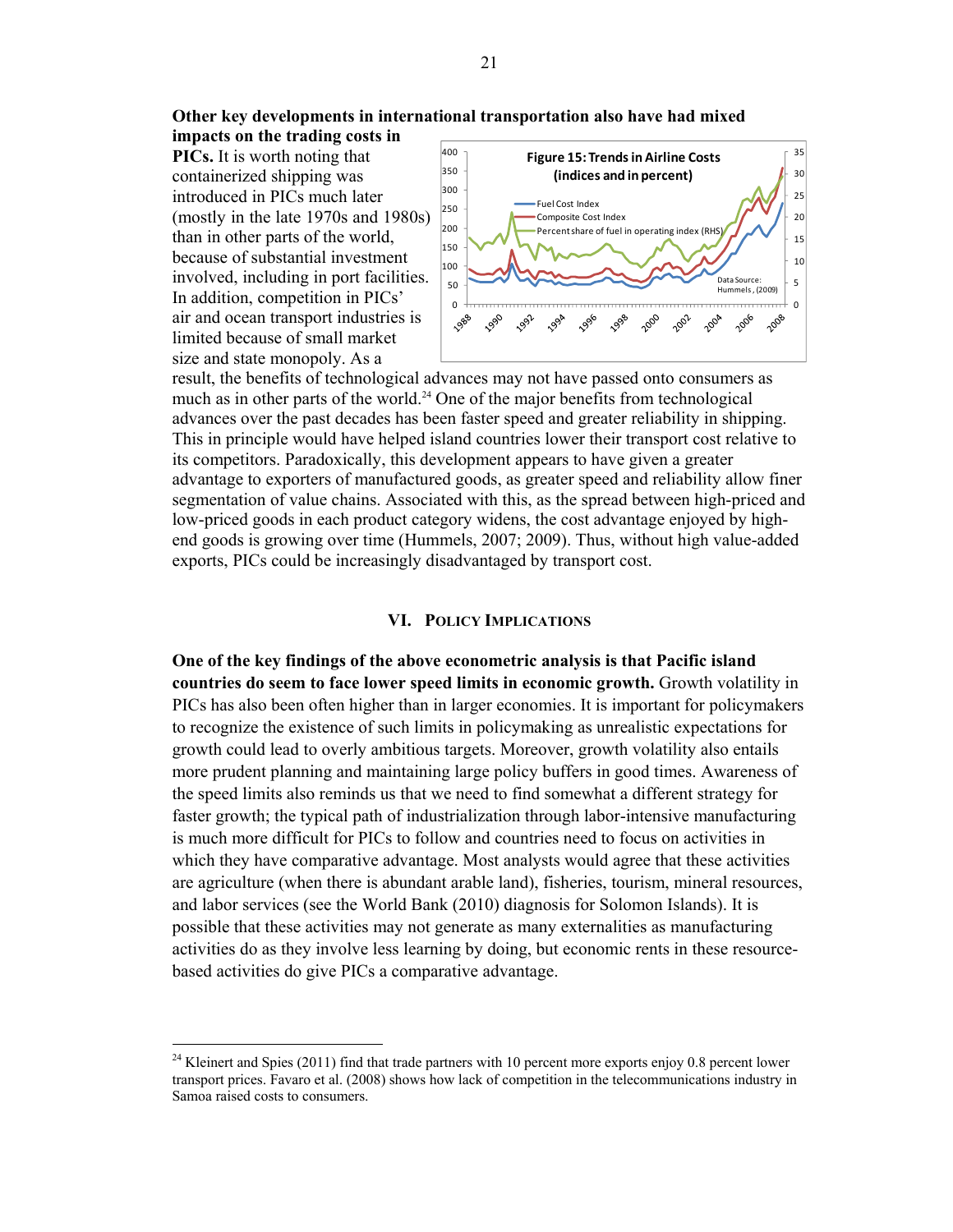**Admittedly, there are significant challenges in exploiting the comparative advantage in these activities.** First, PICs are not the only countries that have the resource base for these activities, and there is a limit to how much a country can extract from resource rents in order to be competitive on the world market. Second, being competitive requires competitive exchange rates, which are more difficult to achieve when countries face absolute disadvantages in many key activities, especially in manufacturing industries. To turn an industry in absolute disadvantage (e.g., in garments) into a competitive industry will require a more depreciated real exchange rate to compensate for what Winters and Martins (2004) dubbed "income penalty" resulting from smallness-induced inefficiencies.25 However, when a country is small and relatively poor it is likely to receive more aid than a large country to compensate for the income penalty and hence there is no need to have a more appreciated real exchange rate to keep a balanced trade or balanced current account. This allows the small country to enjoy a higher living standard than it would otherwise, through better public services and cheaper imports. At the same time, however, this means that the export sector has to be very efficient in order to be able to compete on the world market even when it enjoys a comparative advantage.

**This analysis highlights the importance and difficulty of macroeconomic policies in creating a competitive environment in small states.** As shown earlier, neither a fixed or flexible exchange rate regime would guarantee such an outcome. Most PICs maintain a fixed exchange rate regime, which provides a useful nominal anchor. Historically, however, PICs tend to run higher inflation than their trading partners (as many developing countries do), and periodically the fixed exchange rates become unsustainable and large step devaluations become necessary to correct external imbalances. On the other hand, a flexible exchange rate (or using a foreign currency) can also lead to rapid appreciation when there are large foreign exchange inflows, such as aid or resource rents. Such appreciation may be necessary for maintaining macroeconomic stability (i.e., controlling inflation), but it may not be consistent with the objective of maintaining competitiveness. In addition, foreign exchange markets are shallow in PICs, and a floating exchange rate regime may result in large volatility in the exchange rate, which would be harmful for trade.

**This calls for better coordination of macroeconomic policies to maintaining competitiveness and stability.** When a country maintains a fixed exchange rate regime, monetary policy must be subordinate to the exchange rate policy and ensure inflation not to be consistently higher than that of partner countries. Similarly, fiscal policy must be prudent to avoid pressure on domestic price levels and debt sustainability.<sup>26</sup> Large windfall inflows could be saved (e.g., through a sovereign wealth fund) for inter-

<sup>&</sup>lt;sup>25</sup> The income penalty refers to the amount of value added reduced in a small economy relative to an average sized one if exports fetch only world prices while inputs face excess costs of smallness. This excess cost of smallness would be easily extended to remoteness, or any other types of disadvantages.

<sup>&</sup>lt;sup>26</sup> Yang at al. (2011) discussed macroeconomic policy coordination in the context of strengthening monetary policy transmission.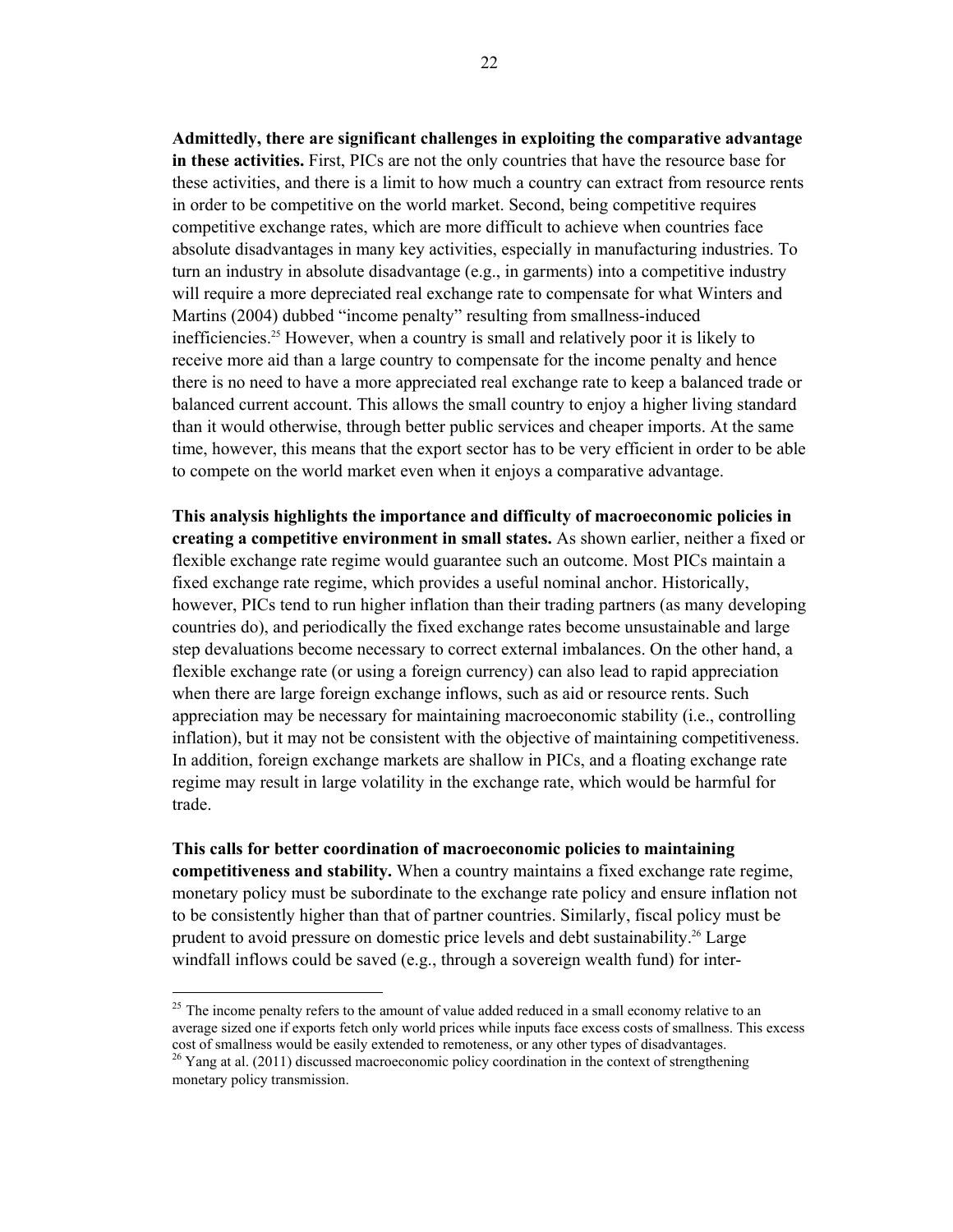generational distribution and spending smoothing. Since the global financial crisis, macroeconomic policies in PICs have been geared toward supporting growth; both monetary and fiscal policies have been accommodative. These policies are appropriate given the circumstances. However, as noted earlier, higher inflation resulting from rising world food and fuel prices has led to significant real exchange rate appreciation in a number of countries over the past few years. At the same time, increased aid inflows in response to the crisis have allowed many PICs to maintain or accumulate foreign reserves. As economic recovery strengthens and import demand increases, however, these countries may face challenges to revert their real exchange rates to more sustainable and competitive levels.

**Structural reforms would be critical for exploiting comparative advantage by increasing productive efficiency.** When a country has a fixed exchange rate and faces a persistent higher inflation than its trading partners, raising productivity at a pace faster than trading partners is essentially the only way to avoid periodic devaluations.<sup>27</sup> Empirical research indicates that productivity growth in PICs has generally been slow and lack of investment is often a key constraint on higher growth, as demonstrated in the case of Fiji (Box 3).<sup>28</sup> This is consistent with our findings in the previous sections that PICs need to raise the level of investment in order to grow faster, a conclusion that is selfevident but nevertheless particularly pertinent given PICs' low investment rate compared with peer countries. Our findings that political stability is important for growth in PICs are similarly conventional, but they should nevertheless reinforce PIC governments' resolve for better governance.

**Improving competitiveness would be difficult without aggressively reducing the cost of distance and insularity, the principle sources of PICs' growth disadvantage.** Like in the manufacturing sector, transportation and communication industries also exhibit economies of scale, and this again puts small and remote countries in disadvantage. The challenge ahead is not only scaling up investment in transport and communication infrastructure, but also continued reforms and appropriate regulation to ensure rigorous competition in these two industries. Greater regional cooperation could also help mitigate the effect of diseconomies of scale, as shown by the establishment of the Pacific Forum Line and the Pacific Islands Telecommunications Association.

 $27$  One can think of the Chinese experience in recent years—the Yuan has faced pressure for appreciation despite China's higher inflation than its trading partners'.

<sup>&</sup>lt;sup>28</sup> Chen and Singh (2011) estimate that total factor productivity growth in Fiji over the period 1983-2007 was only 0.5 percent per year, less than half the rates in Asian and Pacific countries.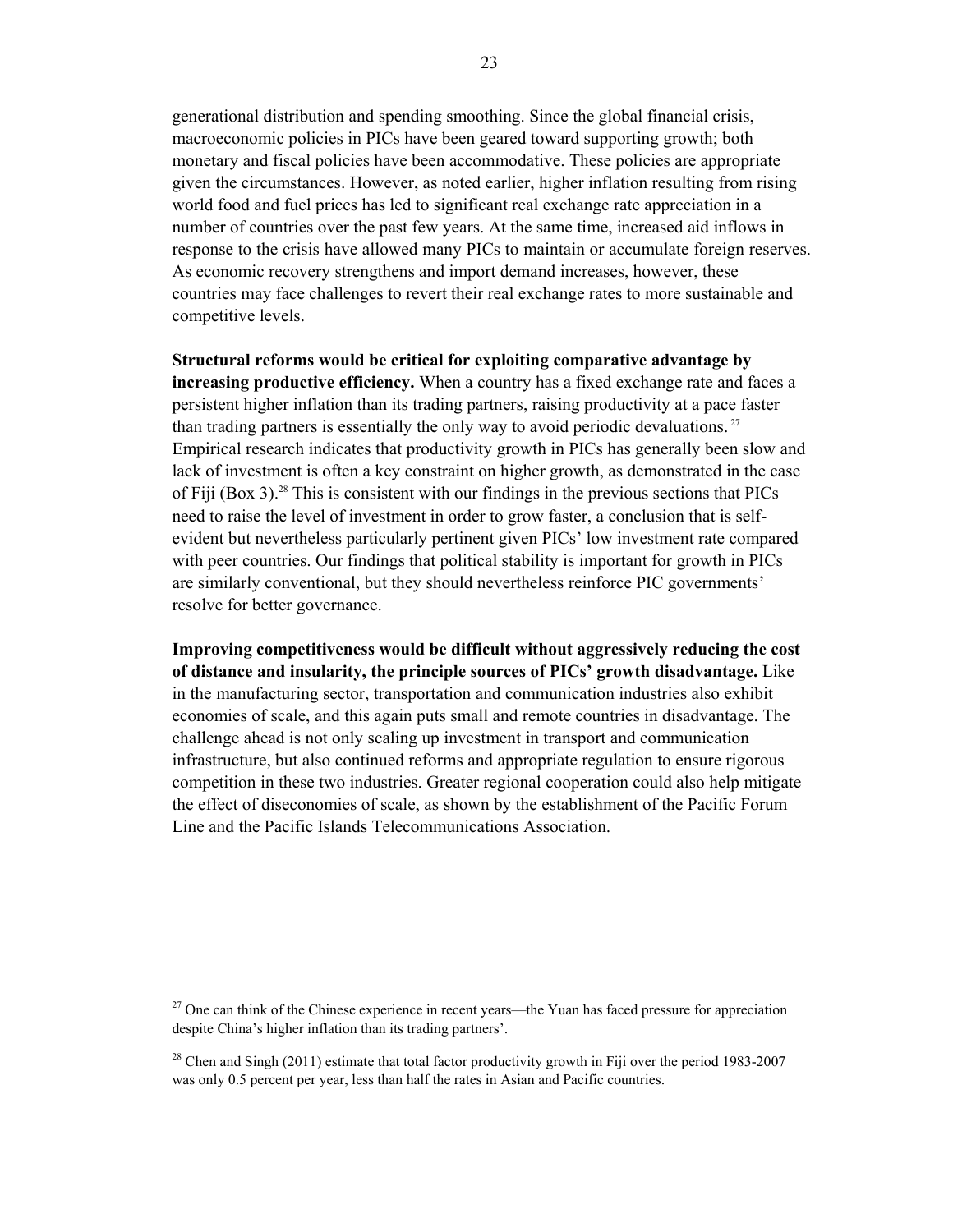### **Box 3. Fiji—Lessons and Hopes**

Fiji's economic growth has now lagged other PICs for more than two decades. Once an envy of the Pacific, the Fijian economy only managed an average real GDP growth of 2.1 percent over the past two decades. While external shocks, such as the reduction of preference margin for the price of sugar exports and the erosion of tariff margins for textile and clothing exports to Australia and New Zealand, have no doubt contributed to this disappointing record, developments in domestic politics and economic policies have had a strong influence over the economic performance.

Since 1987, Fiji has experienced four coups. Research shows that these coups had an immediate negative effect on the economy (Singh, 2005; Jayaraman and Ward, 2003; and Narayan, Narayan and Prasad, 2006). Sugar, garments, tourism, building, construction, gold-mining were all affected, along with rapid exodus of financial and human capital. In addition to the short-run impact, elevated uncertainty over political and diplomatic developments has taken a toll on private investment, which has been declining and volatile since 1988.

Continuous fiscal expansion has led to increases in public debt over time, now reaching 51.5 percent of GDP. The fiscal deficit has also increased in recent years. Despite the increases in government expenditure, public investment had been declining until recently, depriving the country of much needed maintenance and improvements in infrastructure. With a pegged exchange rate, inflation has been running consistently higher than major trading partners, eroding the economy's competiveness and resulted in periodic devaluations. A 2009 devaluation provided a much needed to boost to the export sector, especially the tourism industry and helped restore macroeconomic stability. The economy has since recovered steadily, growing 2 percent in 2011, one of the best performances for many years.

Slow progress in structural reforms has also reduced incentives to invest and to adapt to external changes. The uncertainty over government policy on the renewal of land leases contributed to low investment and poor productivity, slowing down the growth of sugar, tourism and other landbased industries. The mismanagement of the Fiji Sugar Corporation not only accelerated the decline of the sugar industry as a whole with the phasing out of preferential prices, but also placed a drain on public finances. Efforts have been made recently to address land lease problems, such as through the creation of the land bank, which is likely to provide more secure land access to investors and in turn improve returns for land owners. Efforts have also been made to revive the sugar industry and promote the tourism sector.

Progress has also been made in other areas, such as relaxing foreign exchange controls and reducing red tape and bureaucracy, but more remains to be done. Extensive price controls, albeit scaled back somewhat recently, and unpredictable policy decisions have often been cited as a disincentive to business and further reforms in these areas would help increase investor confidence.

Despite the disappointing performance over the past two decades, Fiji still possesses some key advantages for faster growth over most other PICs: the country still has a relatively strong human capital base, a more diversified production structure including niche manufacturing industries, a central location in the South Pacific, and natural resources, particularly fertile arable land. With good policies to ensure macroeconomic stability and sound structural policies, the country can only regain its strength in the future.

**PICs should seize upon opportunities arising from surges in the prices of resourcebased commodities, such as fuel and food prices.** There is little doubt that rising fuel prices have had a major adverse impact on PICs in recent years. In the long run, however, higher fuel prices make renewable energy economically more viable in the Pacific and reduce the region's reliance on fossil fuel imports. Given the abundant renewable energy resources available in the region (e.g., winds and solar) and PICs' relatively small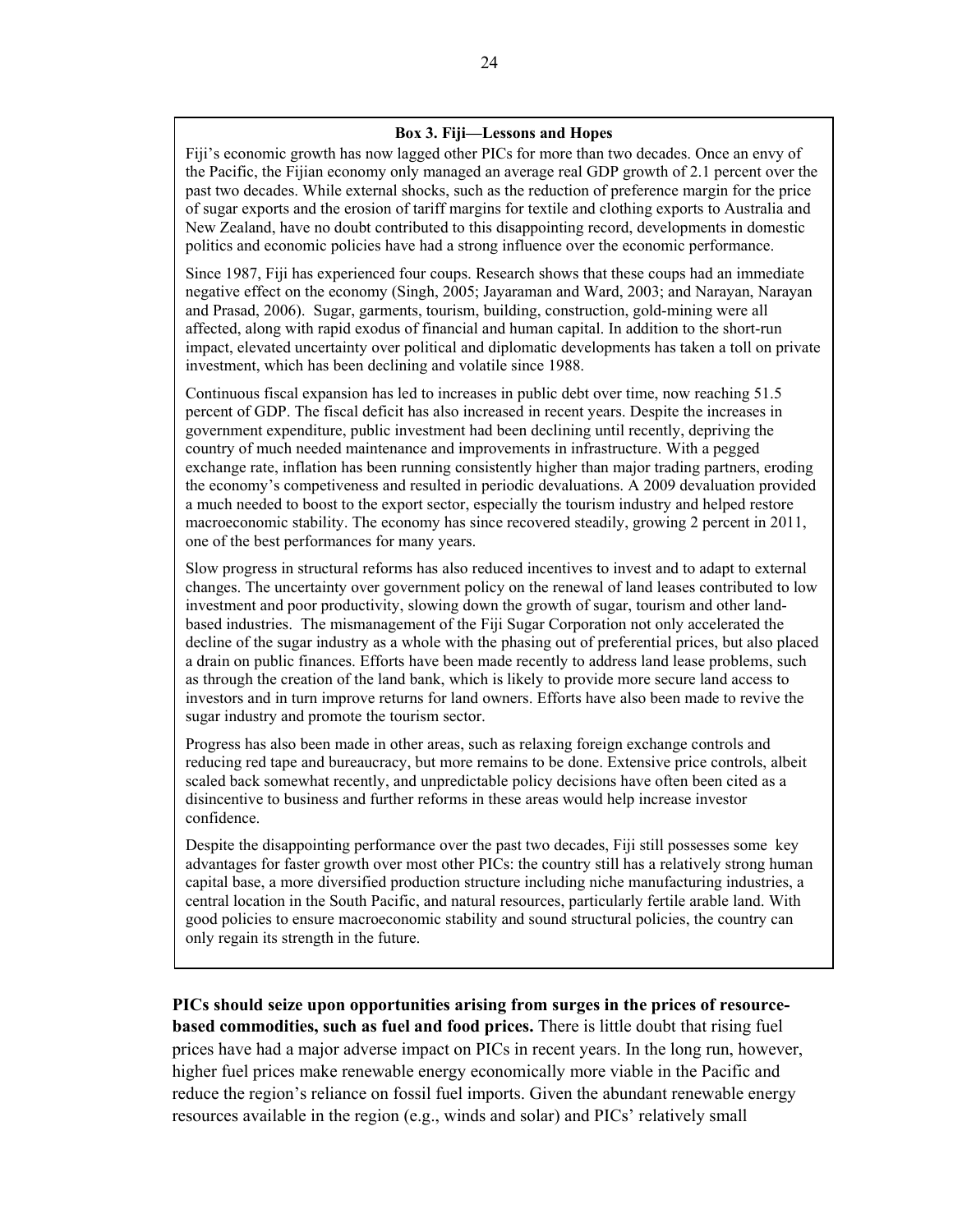demand for energy, future demand for energy in the region could be more easily met through renewable sources. It is encouraging to note that many PICs have renewable energy programs supported by development partners, and if implemented well, these programs could substantially reduce reliance on fossil fuel over the medium term and help bring down the high cost of electricity in the region, Similarly, recent increases in the interests in mining and agricultural projects in the Pacific are indications of rising resource rents and PICs' strengthening comparative advantage in these areas. Rising population and income in emerging market economies are also likely to increase the value of the pristine environment and fishery resources in the Pacific. A key challenge to exploit these potential opportunities is to create a favorable investment climate to attract domestic and foreign investment alike and to establish an appropriate regulatory and policy framework. For example, a sound fiscal regime would be essential to ensure that PICs benefit from the exploitation of mineral resources, while secure land tenures would be crucial for agricultural development as world food prices rise.

**The ultimate way to overcome smallness and distance is further integration with the global economy, and trade policy can play an important role in this process.** PICs will need to adapt to a rapidly changing landscape in world trade and finance. As trade preferences under colonial ties are phased out or being eroded, PICs should seek deeper integration with metropolitan countries, particularly in trade in labor services. Much progress has been made in the temporary migrant workers programs with New Zealand and Australia, but the potential remains large relative to the size of labor forces in PICs. In some PICs, particularly the smaller ones that have fewer natural resources or are constrained in developing such resources, increased trade in labor services provides a critical source of income generation, which in turn also boosts domestic activities. Given the limited job opportunities at home, there is little risk of brain drain. PACER-Plus provides a useful framework for further integration with Australia and New Zealand, and to this end greater efforts could be made to accelerate the negotiations.

**Further integration with the global economy should also include strengthening trade and financial ties with Asia.** Our analysis earlier suggests that PICs without mineral resources have not been able to take advantage of the increasingly affluent Asian markets. This is not surprising given that exporting non-mineral products to Asian markets would need both reliable supply and marketing. Some emerging Asian economies offer duty and quota-free entry of goods from least developed countries (LDCs) among PICs.<sup>29</sup> However, constraints on domestic supply have meant that these opportunities have not been fully utilized. For non-LDCs among PICs, it is important to engage with Asian countries to ensure that goods from the Pacific are not discriminated against as these Asian countries expand their free trade agreements. Given the supply constraints in PICs, it may seem irrelevant to secure market access in Asia at this stage; but secure market access may encourage foreign investment and increase the awareness of goods that PICs can offer. Asian entrepreneurs could help bring capital as well as fill in the skill and marketing gaps in PICs. A proactive policy toward Asia would be important.

 $\overline{\phantom{a}}$ 

<sup>&</sup>lt;sup>29</sup> UN-defined LDCs in the Pacific include Kiribati, Samoa, Solomon Islands, Tuvalu, and Vanuatu.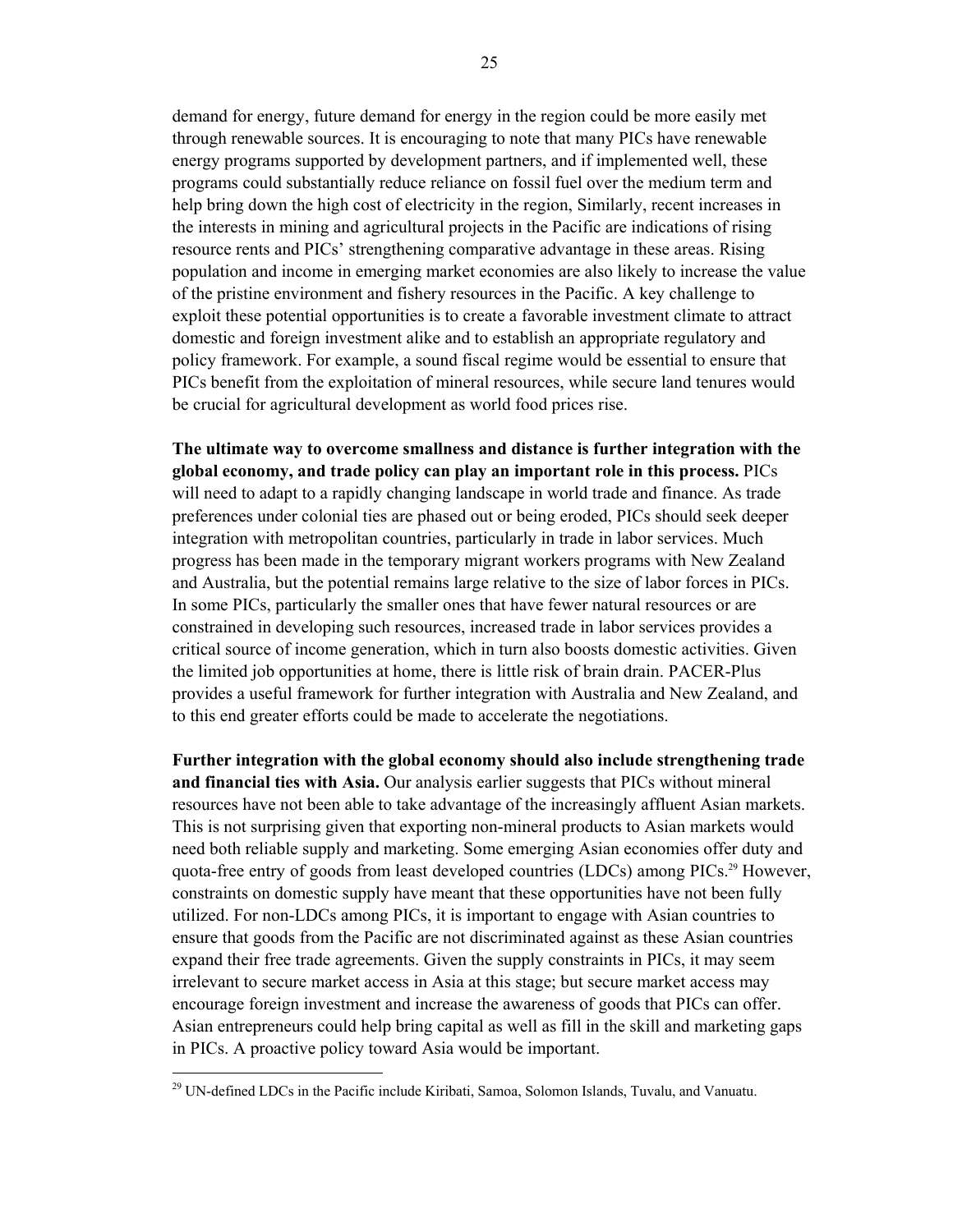#### **VII. CONCLUDING REMARKS**

**In many respects, the findings of this paper are unsurprising: PICs do face special challenges in economic growth because of their disadvantages arising from size and geography.** It is equally unsurprising that there is large room to raise growth by increasing investment and promoting trade openness as well as ensuring political stability. By reaching levels in other small states in these areas, PICs could substantially speed up economic growth. The key question is how to increase investment and openness.

**It is attempting to suggest that a competitive exchange rate is key to inducing higher investment and greater trade openness.** While external shocks to trade and commodity prices seem to have contributed to the weakening competitiveness in some PICs over the past decade, evidence also points to the role played by macroeconomic policies. In the face of substantial size- and geography-induced cost disadvantages and large aid inflows, PICs need to configure their macroeconomic policies to ensure that their exchange rates allow domestic producers to compete on the world market in areas where they have a comparative advantage. This may prove critical to pursue private sector-led growth.

**Maintaining competitiveness also entails structural reforms to improve efficiency in production, transport, and communication.** Many reforms have been carried out over the past decades, and the payoffs have been significant in some areas, as shown by marked declines in the cost of telecommunication following the deregulation of the telecom industry. However, as the quest for faster and more inclusive growth continues, PIC governments will need to keep searching for such high-payoff reforms. The current unfavorable global environment should only strengthen the resolve of PIC governments to accelerate such reforms.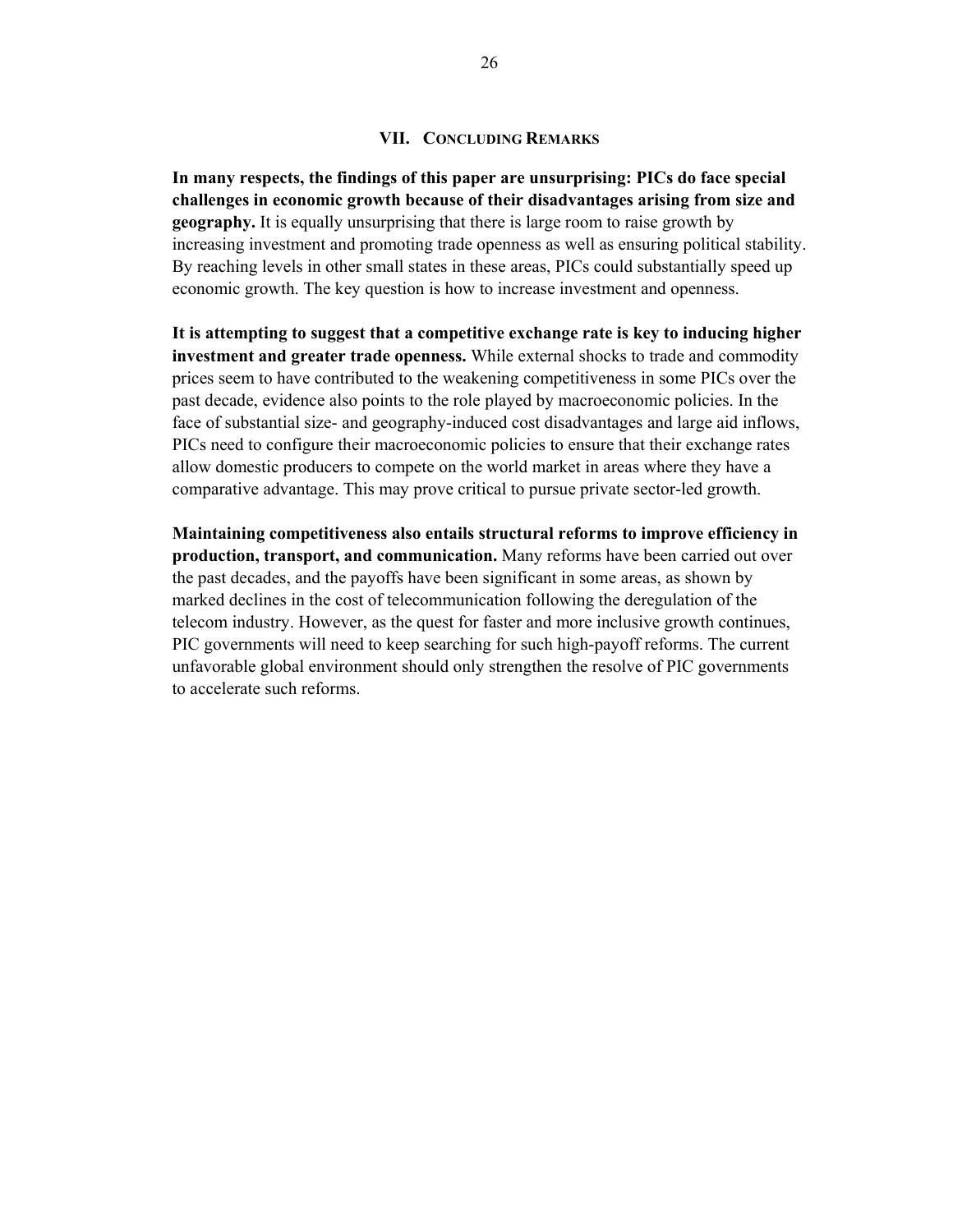#### **References**

- Anderson, J., E. van Wincoop, 2004, "Trade Costs", *Journal of Economic Literature*  42:691-751.
- Armstrong, H. W. and R. Read, 2000, "Comparing the Economic Performance of Dependent Territories and Sovereign Micro-States", *Economic Development and Cultural Change*, 48(2):285-306.
- Armstrong, H. W. and R. Read, 2003, "The Determinants of Economic Growth in Small States", *Round Table*, 368:99-124.
- Armstrong, H.W. and R. Read, 1998, "Trade and Growth in Small States: The Impact of Global Trade Liberalization", *The World Economy*, 21(4):563-585.
- Barro, R.J. and Sala-i-Martin, X., 2004, *Economic Growth*, 2<sup>nd</sup> Edition. McGraw Hill, New York.
- Bertram, G, and R Watters (1985) 'The MIRAB economy in South Pacific microstates', *Pacific Viewpoint* 26(3), pp 497–512.
- Bertram, G. 2003, "On the Convergence of Small Island Economies with Their Metropolitan Patrons", *World Development*, 32(2):343-64.
- Bowman, S, and S Chand, 2008, "Size matters: the impact of aid on institutions", *Pacific Economic Bulletin*, 23(2):145-65.
- Briguiglio, L., 1995, "Small Island Developing States and Their Economic Vulnerabilities", World Development, 23(9):1615-32.
- Chen, H. and Singh, B., 2011, "Total Factor Productivity in Fiji over 1983-2007", presented in *Fiji Economy Update 2011*, Suva, Fiji.
- Commonwealth Secretariat and World Bank. 2000. "Small States: Meeting Challenges in the Global Economy." Excerpt from the Final Communiqué of the Development Committee held in Washington, DC, on April 17, 2000, Commonwealth Secretariat/World Bank Task Force on Small States, Washington, DC.
- Duncan, R. and H. Nakagawa1, 2006, "Obstacles to Economic Growth in Six Pacific Island Countries"**,** Working paper, World Bank, Washington.
- Easterly, W. and A. Kraay, 2000, "Small States. Small Problems? Income, Growth and Volatility in Small States", World Development, 28(11):2013-27.
- Favaro, Edgardo, Naomi Halewood, and Carlo Maria Rossotto. From Monopoly to Competition: Reform of Samoa's Telecommunications SectorFavaro, E (ed.), 2008, Small States, Smart Solutions: Improving Connectivity and Increasing the Effectiveness of Public Services (Washington: World Bank). Pp.21-42, Chapter 8.
- Feeny Simon and Mark McGillivray, Do Pacific countries receive too much foreign aid? *Pacific Economic Bulletin* Volume 23 Number 2 2008
- Gallup, J.L., J.D. Sachs, and A.D. Mellinger, 1998, "Geography and Economic Development", NBER Working Paper No. w6849.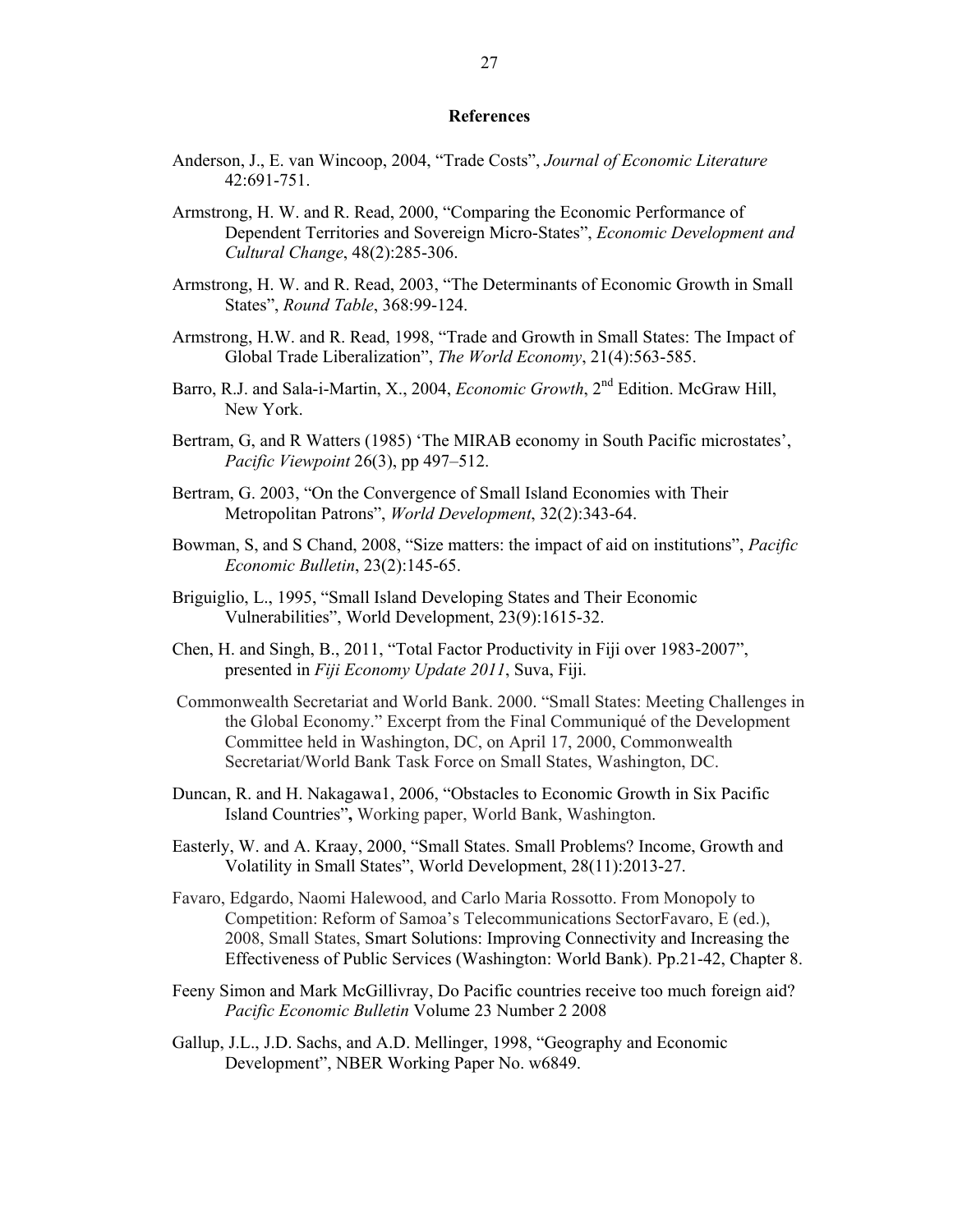- Gibson, J. and K.L. Nero, 2007, "Are Pacific Island Economies Growth Failures? Geo-Political Assessments and Perspectives" Pasifika Series Working Papers, Department of Economics, University of Waikato, 2007.
- Hausmann, R. 2001, "Prisoners of Geography", *Foreign Policy*, 122(1):44-53.
- Hausmann, Ricardo, Dani Rodrik and Andres Velasco, 2005. "Growth Diagnostics", downloaded from the internet at http://ksghome.harvard.edu/~drodrik/barcelonafinalmarch2005.pdf.
- Hughes, H., 2003, "Aid has failed the Pacific", Centre for Independent Studies, Issue Analysis, No. 33.
- Hummels, D, 2009, 'Globalization and freight transport costs in maritime shipping and aviation', *International Transport Forum Working Paper* 3.
- Hummels, D., 2007, 'Transportation Costs and International Trade in the second era of Globalization', *Journal of Economic Perspectives* 21 (3), 131–154.
- International Monetary Fund, 2001, "New Growth Drivers for Low-Income Countries: The Role of BRICs", January (Washington: International Monetary Fund).
- Islam, N., 2003a, "What Have We Learnt From the Convergence Debate?" *Journal of Economic Survey*, 17(3), 309-62.
- Islam, N., 2003b, "Productivity Dynamics in a Large Sample of Countries: A Panel Study", *Review of Income and Wealth*, 49(2), 247-72.
- Kleinert, J. and J. Spies, 2011, Endogenous Transport Costs in International Trade, *University of Graz, Austria July 21, 2011*
- Mankiw, N.G., D. Romer, and D. Weil, 1992, "A contribution to the Empirics of Economic Growth", The Quarterly Journal of Economics, 107(2):408-37.
- Mankiw, N.G., Romer, D., and Weil, D., 1992, "A Contribution to the Empirics of Economic Growth", *Quarterly Journal of Economics*, 107, 407–37.
- McCallum, J., 1995, "National Borders Matter: Canada-U.S. Regional Trade Patterns", *American Economic Review* (85): 615-623.
- Milner, C. and T. Westaway, 1993, "Country Size and the Medium-Term Growth Process: Some Cross-Country Evidence", World Development, 21(2):203-11.
- Narayan, P.K., Seema, N. and Prasad, B.C., (2006) Productivity differential and the relationship between exports and GDP in Fiji: An empirical assessment using the two sector model, *Journal of the Asia Pacific Economy, 11, 106-122.*
- Noble, C., N. Pereira, and N. Saune, 2011, *Urban Youth in the Pacific: Increasing Resilience and Reducing Risk for Involvement in Crime and Violence*, UNDP Pacific Centre Suva, Fiji.
- Pavlov, V. and Craig Sugden, 2006, Aid and growth in the Pacific Islands, *Asian-Pacific Economic Literature, 20(2):38-55.*
- Rao, B. B., Singh, R. and Gounder, N. (2007) "Invest ratio in the growth equation for Fiji", Applied Economics Letters, 14: 565?68.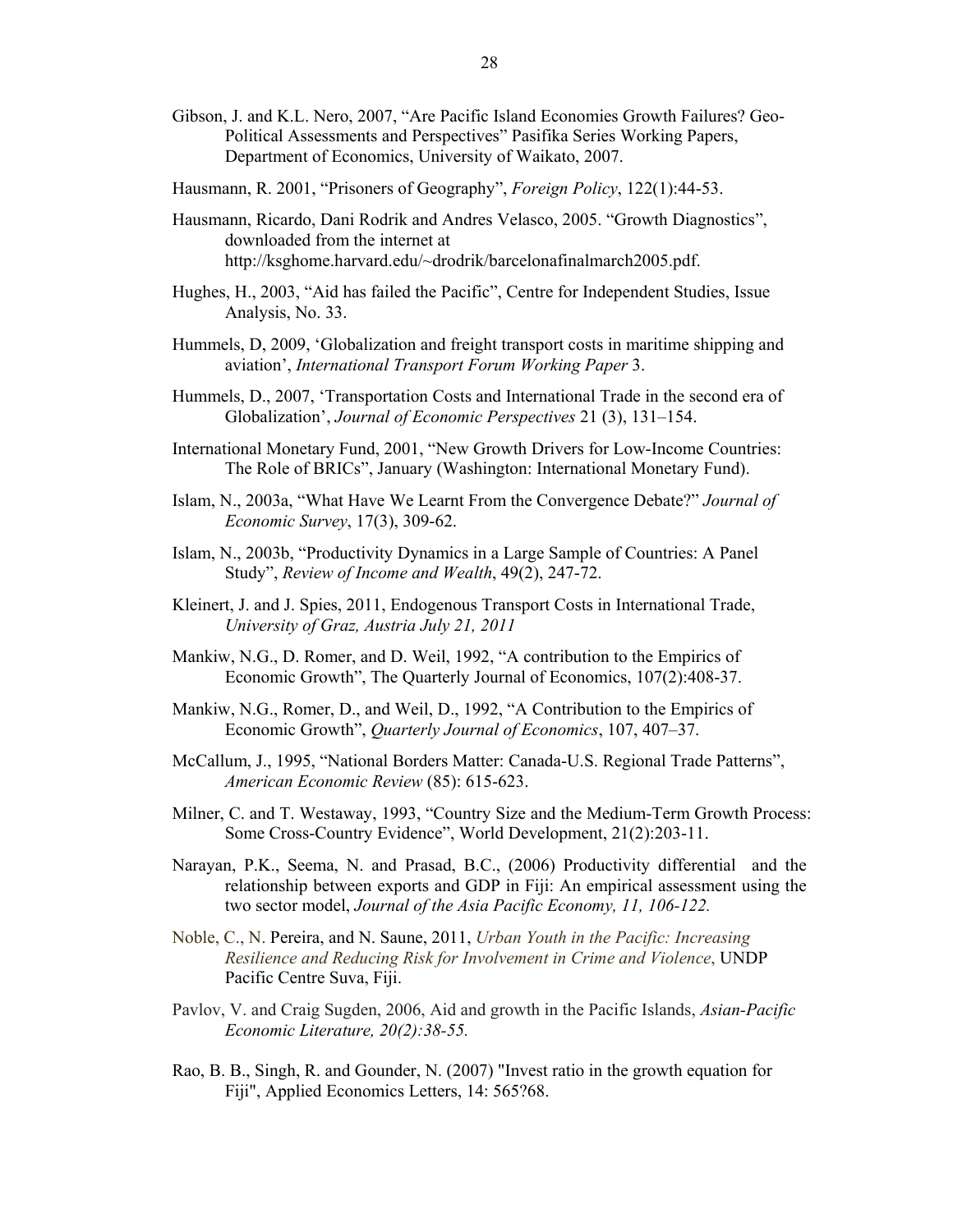- Rao, B. Bhaskara, K.L. Sharma and Rup Singh, 2008, "Estimating aid-growth equations: the case of Pacific island countries", Pacific Economic Bulletin - Volume 23, Number 2, 2008, pp.82-96.
- Read, R., 2004, "The Implications of Increasing Globalization and Regionalism for the Economic Growth of Small Island States", World Development, 32(2):365-79.
- Redding, S. and A. Venables, 2004, "Economic Geography and International Inequality", Journal of International Economics, 62(2004):53-82.
- Singh, R., 2005, "A macroeconometric model for Fiji", *Unpublished* t*hesis*, University of the South Pacific, Fiji.
- Srinivasan, T.N., 1986, "The Costs and Benefits of Being a Small Remote Island Landlocked or Ministate Economy", World *Bank Research Observer*, 1(2):205-18.
- Streeten, P. 1993, "The Special Problems of Small Countries", World Development, 21(2):197-202.
- Thacker, N. and S. Acevedo, 2011, "A Cross-Country Perspective on growth in the Caribbean: The Role of Tourism and Debt", Paper presented at the *Options for the Caribbean After the Global Financial Crisis* Conference, Bridgetown, Barbados, January 27-28, 2011.
- UNCTAD, 2010, *Oil Prices and Maritime Freight Rates: An Empirical Investigation*, UNCTAD/DTL/TLB/2009/2, April, Geneva.
- Wei, S., 1996, "Intra-National Versus International Trade: How Stubborn are Nations in Global Integration?" NBER Working Paper No. 5531.
- Winters, L.A. and Pedro M. G. Martins, 2004, "When Comparative Advantage Is Not Enough: Business Costs in Small Remote Economies", Centre for Economic Performance, London School of Economics, London.
- Winters, L.A. and Wonhyuk Lim, 2010, "Economic growth in low income countries: How the G20 can help to raise and sustain it", Economics Department Working Paper Series No. 8-2010, University of Sussex.
- World Bank, *Solomon Islands Growth Prospects: Constraints and Policy Priorities: Background Material and Analysis,* October 2010
- Yang, Y., M. Davies, S. Wang, J. Dunn, and Y. Wu, 2011, "Monetary Policy Transmission Mechanisms in Pacific Island Countries", IMF Working Paper, 11/96 (Washington: International Monetary Fund).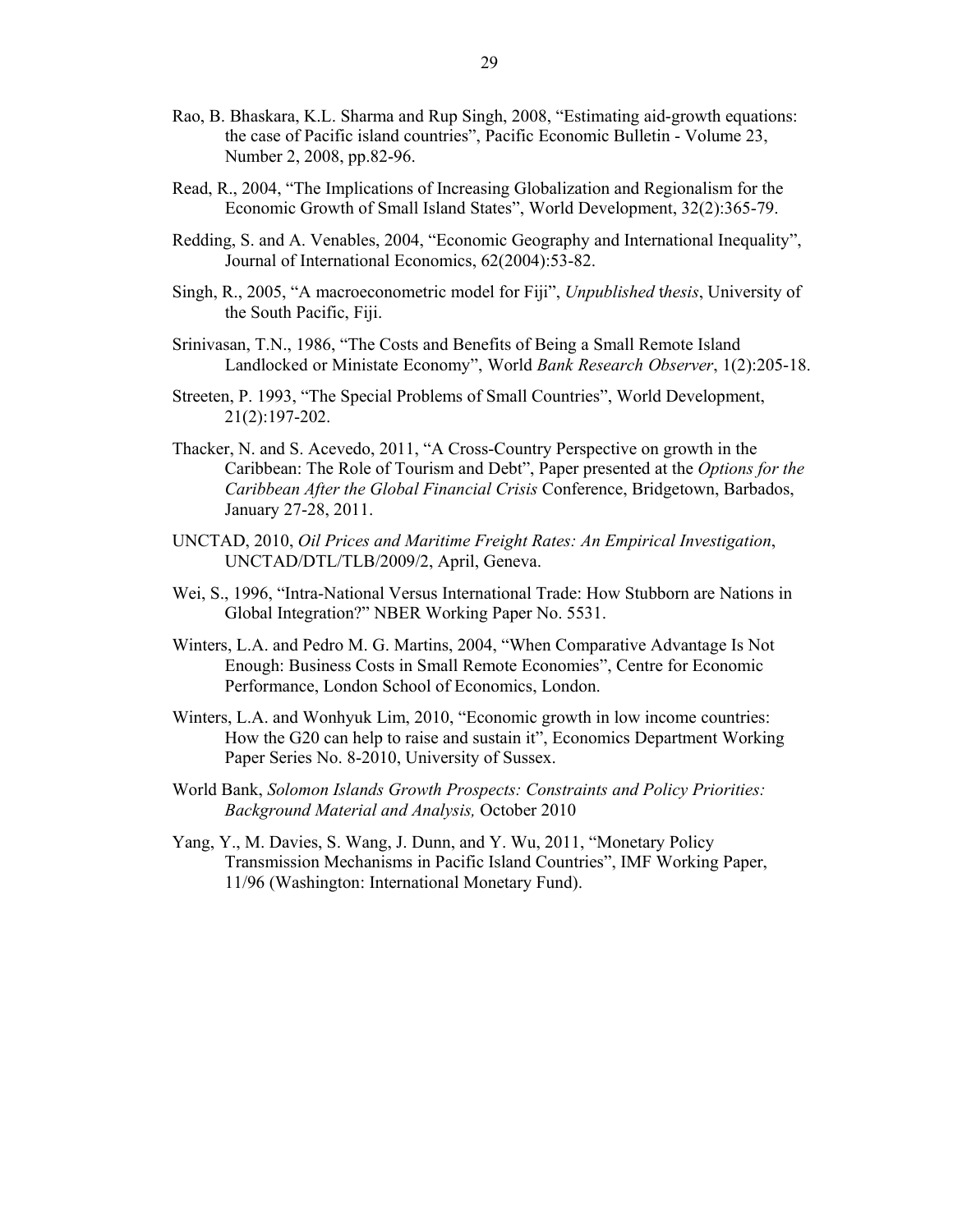

# **Appendix I – Growth Trends in PICs**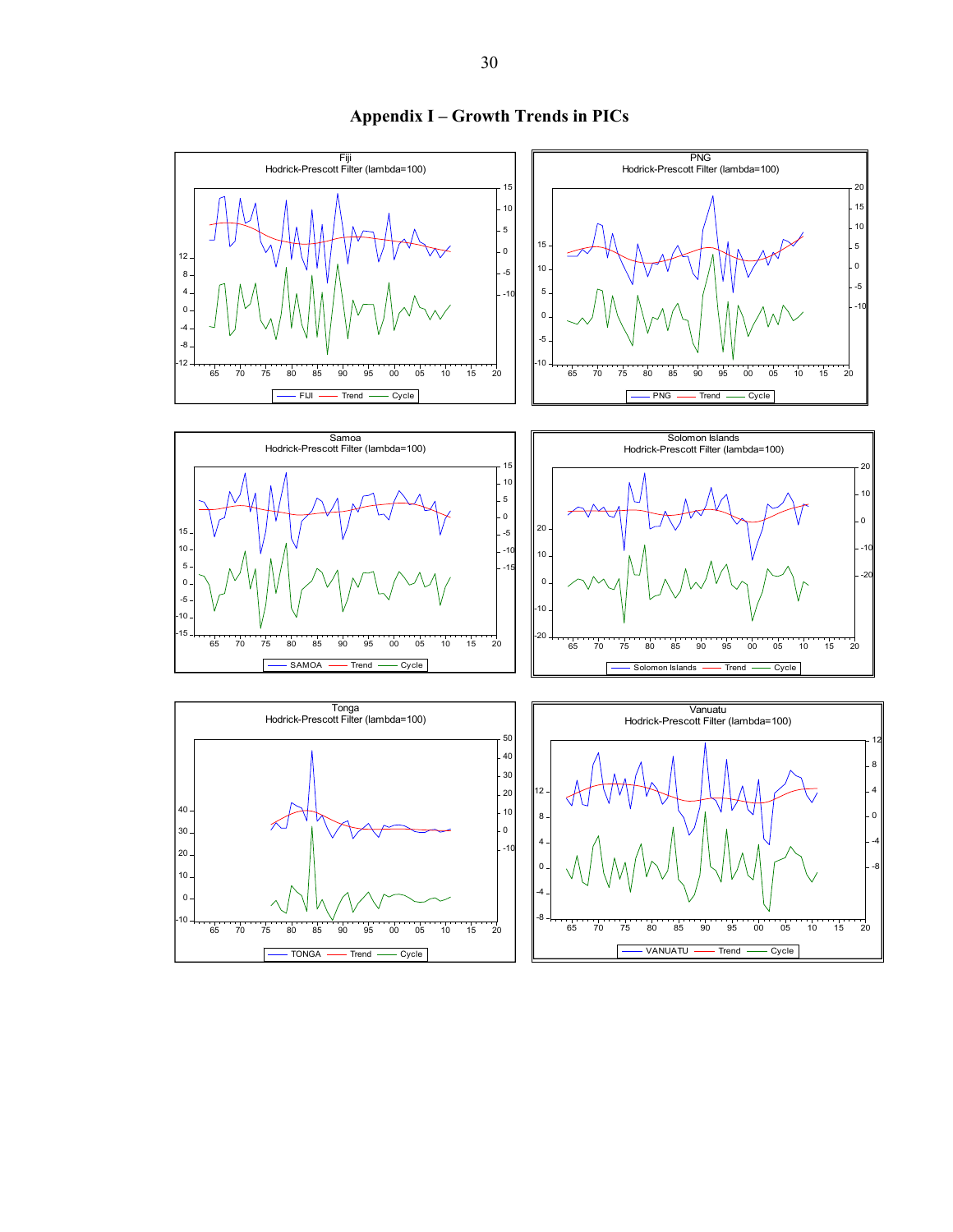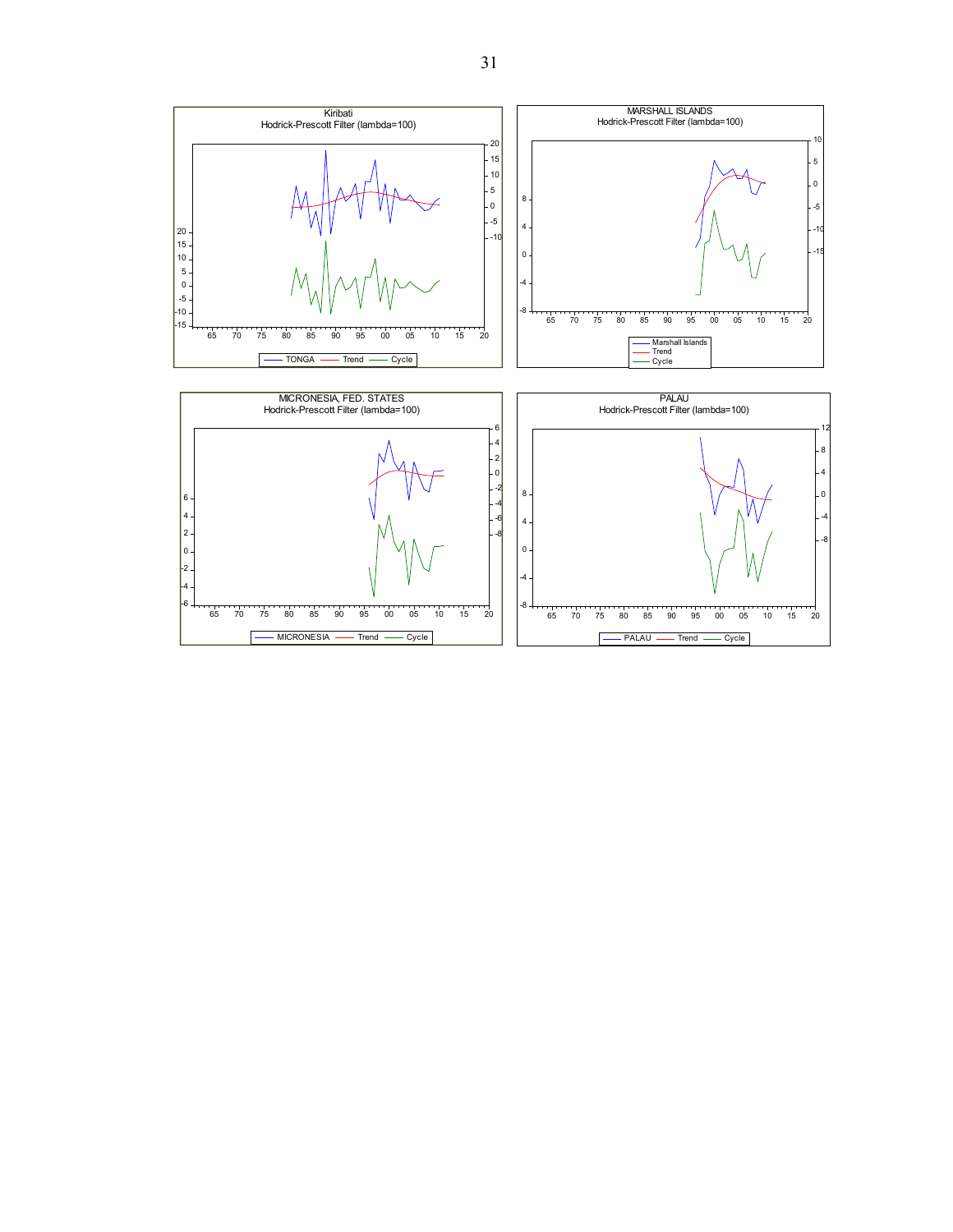#### **Appendix II** – **Econometric Analysis of Growth in Small States**

The analysis in this paper is largely based on the convergence literature which has developed a high level of sophistication over the past decades, thanks to, among others, Mankiw, Romer and Weil (1992), Barro and Sala-i-Martin (2004), and Islam (2003a, 2003b). The derivation of the growth-convergence equation starts with a simple Cobb-Douglas production function with neutral technology:

(1)  $Y = AK^{\alpha}L^{1-\alpha}$ ,

which is homogeneous of degree one with the marginal product of capital  $F_K > 0$  and marginal product of labour  $F_L > 0$ .

Based on investigation of the dynamic function of capital stock around the steady-state and the nature of the steady state, the growth-convergence model is found to be:

(2) 
$$
gy = -(1 - e^{-\lambda t}) \ln(y_{i,0}) + (1 - e^{-\lambda t}) \cdot \frac{\alpha}{1 - \alpha} \cdot [\ln(s_i) - \ln(n_i + g + \delta)] + (1 - e^{-\lambda t}) \cdot \ln A_{i,0} + g \cdot (t - e^{-\lambda t} \cdot 0) + \varepsilon_i
$$

Where:

| $\mathbf{v}$ in the set of $\mathbf{v}$ . |     |                                                                                                                                                                          |
|-------------------------------------------|-----|--------------------------------------------------------------------------------------------------------------------------------------------------------------------------|
| gy                                        |     | the average growth of per capita GDP over the period under study                                                                                                         |
| $y_{i,0}$                                 | $=$ | real per capita GDP in the initial year                                                                                                                                  |
| S                                         | $=$ | the share of gross fixed capital formation in GDP                                                                                                                        |
| n                                         | $=$ | the growth rate of total population                                                                                                                                      |
| λ                                         |     | The rate of convergence which can be restored from the estimated                                                                                                         |
|                                           |     | coefficient                                                                                                                                                              |
| $\alpha$                                  |     | output share of physical capital calculated by making the restriction that the<br>coefficients on $\ln(s)$ and $\ln(n+g+\delta)$ have identical magnitudes but different |
|                                           |     | S <sub>1</sub> g <sub>ns</sub>                                                                                                                                           |
| g                                         |     | technological progress rate                                                                                                                                              |
| d                                         |     | rate of capital depreciation                                                                                                                                             |
|                                           |     |                                                                                                                                                                          |

It is assumed that  $g + \delta = 5\%$ .

 $-(1 - e^{-\lambda t}) < 0$  provides evidence of an economy converging to its steady-state level of income.

 $-(1 - e^{-\lambda t}) > 0$  provides evidence of beta-divergence.

The growth-convergence model should have the following format if the restriction on the coefficients of  $ln(s)$  and  $ln(n+g+\delta)$  is not supported by empirical analyses:

(3) 
$$
gy = \beta_0 + \beta_1 \ln(y_{i,0}) + \beta_2 \ln(s_i) + \beta_3 \ln(n_i + g + \delta) + \gamma \cdot X_i + \varepsilon_i
$$

Where  $\beta_1 = -(1-e^{-\lambda t})$ , capturing convergence effect; the subscripts denotes province *i*; and *X* is a variable matrix. In the current studies the following relevant growth determinants are identified as important factors explaining the variation of growth rate in small island countries: aid, political stability, openness, growth volatility, remoteness and dummy variables to present continents and the country of Equatorial Guinea.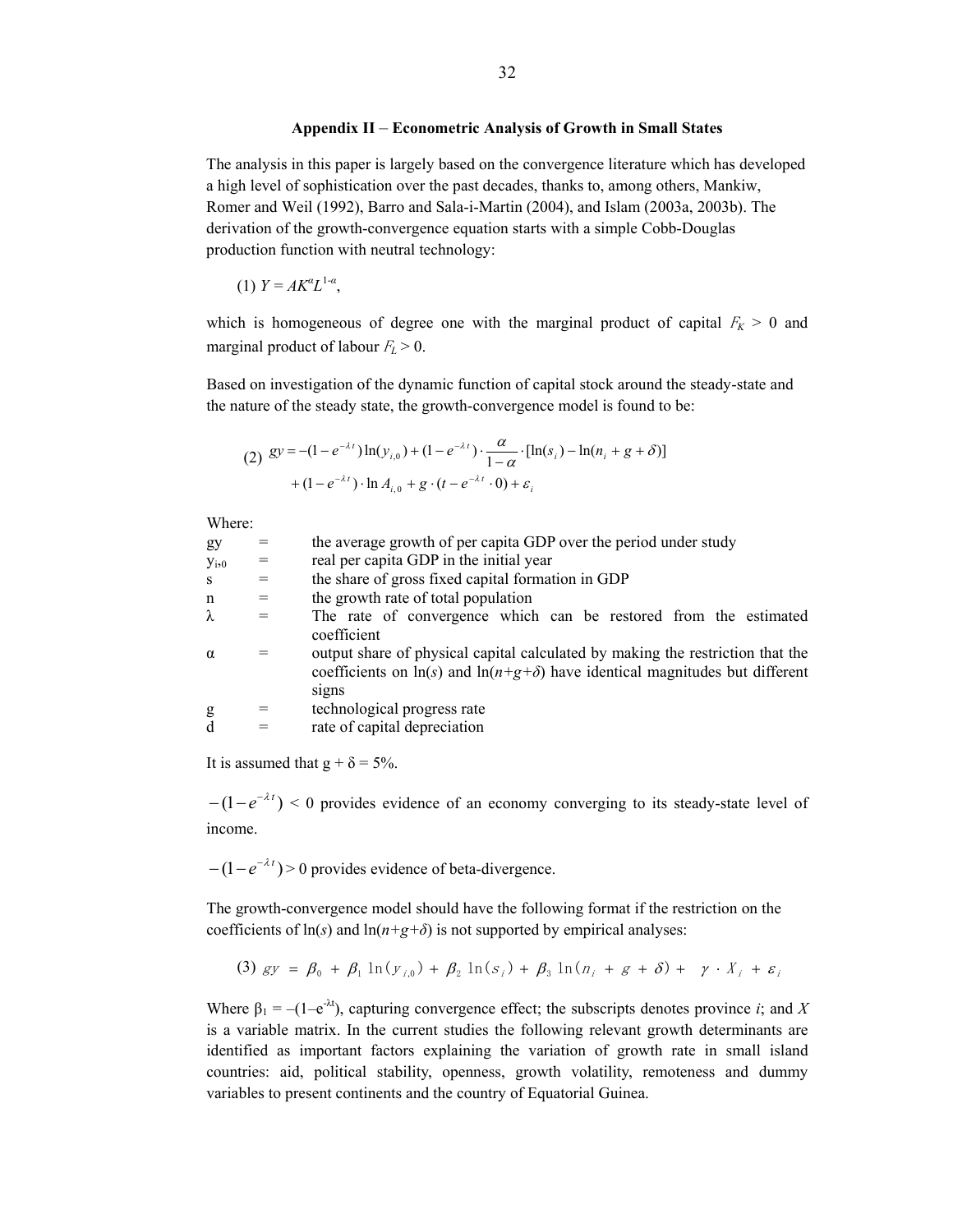#### **Data Description**

Data used in this study are obtained from databasees available in the United Nations, World Bank and International Monetary Fund. All money values are in constant 2005 prices in US dollars. In general, 45 small island countries are covered in the present study, yet due to limitations on data availability for certain series such as aid and distance, some regressions cover only 40 or 39 countries. The following countries included in the econemetric exercises:

| Africa $(14)$            | America (12)                      | Europe $(4)$ | Pacific $(8)$         | Asia $(6)$        |  |  |
|--------------------------|-----------------------------------|--------------|-----------------------|-------------------|--|--|
| <b>Botswana</b>          | Antigua and Barbuda               | Estonia      | Fiji                  | Bahrain           |  |  |
| Cape Verde               | Bahamas, The                      | Malta        | Kiribati              | Bhutan            |  |  |
| Comoros                  | <b>Barbados</b>                   | Montenegro   | Micronesia, Fed. Sts. | Brunei Darussalam |  |  |
| Djibouti                 | <b>Belize</b>                     | San Marino   | Palau                 | Maldives          |  |  |
| <b>Equatorial Guinea</b> | Bermuda                           |              | Samoa                 | Qatar             |  |  |
| Gabon                    | Dominica                          |              | Solomon Islands       | Timor-Leste       |  |  |
| Gambia, The              | Grenada                           |              | Tonga                 |                   |  |  |
| Guinea-Bissau            | Guyana                            |              | Vanuatu               |                   |  |  |
| Lesotho                  | <b>St. Kitts and Nevis</b>        |              |                       |                   |  |  |
| Mauritius                | St. Lucia                         |              |                       |                   |  |  |
| Namibia                  | St. Vincent and the<br>Grenadines |              |                       |                   |  |  |
| Sao Tome and<br>Principe | Suriname                          |              |                       |                   |  |  |
| Seychelles               |                                   |              |                       |                   |  |  |
| Swaziland                |                                   |              |                       |                   |  |  |

Relevant series' mean values are summarized as follows (1992-2008):

|                               | <b>Small Sates</b> | Non-Pacific Small States | Pacific Island countries |
|-------------------------------|--------------------|--------------------------|--------------------------|
| convergence effect (lnY0)     | 7.98               | 8.15                     | 7.40                     |
| saving (ln(Saving rate))      | 3.26               | 3.33                     | 3.04                     |
| pop growth $(ln(n+g+d))$      | 1.88               | 1.88                     | 1.87                     |
| aid $(\text{aid/GNI}, \%)$    | 7.96               | 5.69                     | 20.01                    |
| political stability           | 0.49               | 0.53                     | 0.57                     |
| exports (exports/GDP, $\%$ )  | 52.11              | 56.97                    | 35.08                    |
| Growth volatility (s.d., %)   | 4.61               | 4.36                     | 5.48                     |
| per capita GDP growth $(\% )$ | 2.38               | 2.87                     | 0.64                     |
| Distance (ln)                 | 9.01               | 8.93                     | 9.25                     |

Note: Due to data availability, aid/GNI is based on the data of year 2007. Though we find a strong linear correlation between aid/GNI of 2007 and aid/GNI of avergae over available years between 1992-2007, this indicator should be regarded as an indicative measure of aid received by small island countries. Political stability data comes from the World Bank, and this indicator is based on average over available years between 1996-2008.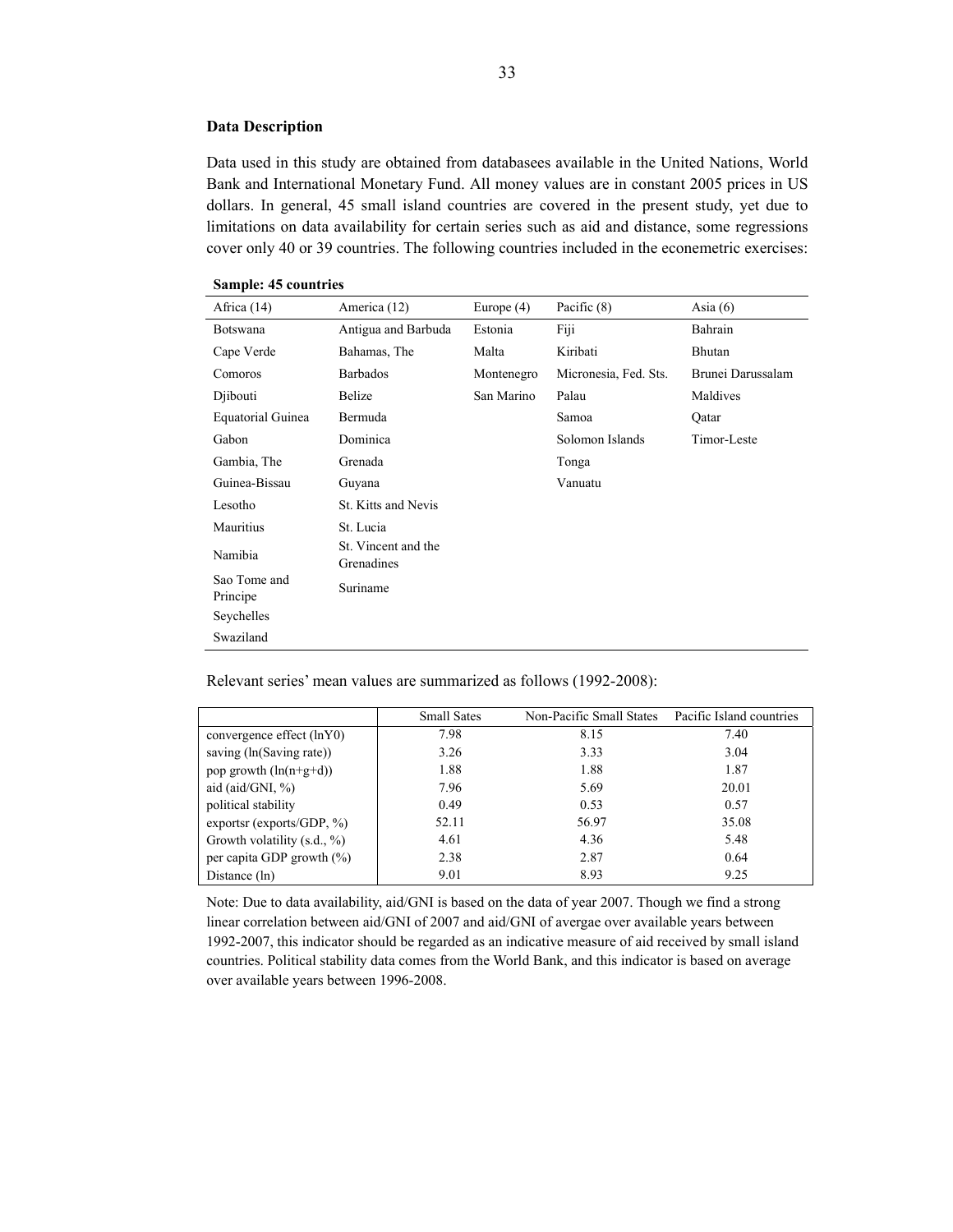# **Empirical Findings**

The current empricial analysis starts with a simple regression where only dummy variables representing continents and Equatorial Guinea are included, and it develops by adding one explanatory variable at a time. Our particular interest is to investigate the evolution of the performance of the Pacific dummy, from which we will be able to ascertain how Pacific's growth disadvantage in growth.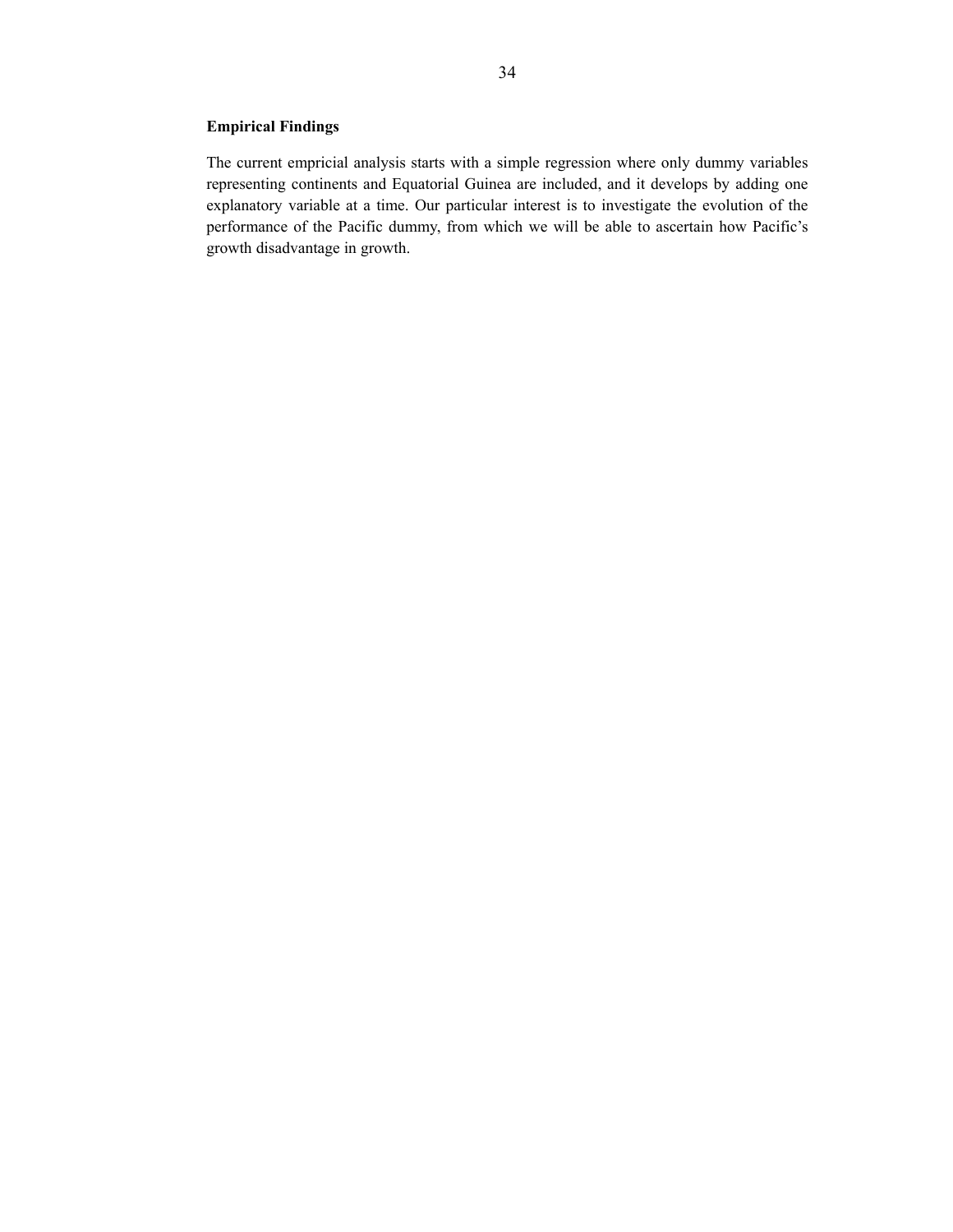| <b>ESTIMATION</b><br><b>METHOD</b>                                                                                                                         | $(1)$ OLS                       | $(2)$ OLS                                      | $(3)$ OLS                                                    | $(4)$ OLS                                                                                     | $(5)$ OLS                                                                                         | $(6)$ OLS                                                                                                       | $(7)$ OLS                                                                                                       | $(8)$ OLS                                                                                                                     | $(9)$ 2SLS                                                                                                          | $(10)$ 2SLS                                                                                                                       |
|------------------------------------------------------------------------------------------------------------------------------------------------------------|---------------------------------|------------------------------------------------|--------------------------------------------------------------|-----------------------------------------------------------------------------------------------|---------------------------------------------------------------------------------------------------|-----------------------------------------------------------------------------------------------------------------|-----------------------------------------------------------------------------------------------------------------|-------------------------------------------------------------------------------------------------------------------------------|---------------------------------------------------------------------------------------------------------------------|-----------------------------------------------------------------------------------------------------------------------------------|
| <b>VARIABLE</b>                                                                                                                                            | Coef. $[t-stat]$                | Coef. $[t-stat]$                               | Coef. $[t-stat]$                                             | Coef. $[t-stat]$                                                                              | Coef. $[t-stat]$                                                                                  | Coef. $[t-stat]$                                                                                                | Coef. $[t-stat]$                                                                                                | Coef. $[t-stat]$                                                                                                              | Coef. $[t-stat]$                                                                                                    | Coef. $[t-stat]$                                                                                                                  |
| Pacific<br>Constant<br>$ln(y_0)$<br>ln(invest. rate)<br>$\ln(n+g+d)$<br>Aid/GNI<br>Political stability<br>Exports/GDP<br>Growth volatility<br>ln(distance) | $-2.42[-2.74]$<br>$3.07[-3.04]$ | $-2.90[-3.12]$<br>6.09[2.79]<br>$-0.34[-1.47]$ | $-2.96[-3.34]$<br>5.81[1.48]<br>1.32[2.38]<br>$-3.34[-2.16]$ | $-3.13$ $[-3.33]$<br>$7.00$ [1.56]<br>$-0.13$ $[-0.58]$<br>$1.23$ [2.11]<br>$-3.21$ $[-2.04]$ | $-2.19[-2.45]$<br>12.49[2.71]<br>$-0.62[-2.49]$<br>1.80[3.27]<br>$-5.03[-3.03]$<br>$-0.08[-2.88]$ | $-2.60[-2.94]$<br>15.15[3.28]<br>$-0.95[-3.17]$<br>1.15[1.86]<br>$-4.25[-2.60]$<br>$-0.07[-2.90]$<br>1.00[1.95] | $-1.61[-1.67]$<br>12.37[2.73]<br>$-0.81[-2.88]$<br>1.84[3.40]<br>$-5.03[-3.08]$<br>$-0.06[-2.27]$<br>0.02[1.39] | $-1.90[-2.11]$<br>15.68[3.47]<br>$-1.30[-3.80]$<br>1.05[1.78]<br>$-4.06[-2.61]$<br>$-0.05[-2.09]$<br>1.25[2.50]<br>0.03[2.07] | $-1.77[-2.01]$<br>15.41[3.34]<br>$-0.87[-3.36]$<br>1.72[3.20]<br>$-4.62[-2.84]$<br>$-0.07[-2.83]$<br>$-0.36[-2.69]$ | 0.30[0.17]<br>58.90[1.76]<br>$-0.92[-3.31]$<br>1.63[2.84]<br>$-5.43[-3.05]$<br>$-0.08[-2.95]$<br>$-0.52[-2.67]$<br>$-4.57[-1.32]$ |
| Sample size                                                                                                                                                | 45                              | 45                                             | 45                                                           | 45                                                                                            | 40                                                                                                | 40                                                                                                              | 40                                                                                                              | 40                                                                                                                            | 40                                                                                                                  | 39                                                                                                                                |
| Adjusted/centred $R^2$                                                                                                                                     | 0.7750                          | 0.7815                                         | 0.8194                                                       | 0.8161                                                                                        | 0.8786                                                                                            | 0.8889                                                                                                          | 0.8823                                                                                                          | 0.9003                                                                                                                        | 0.8818                                                                                                              | 0.8736                                                                                                                            |
| Variance inflation<br>factor (mean VIF)                                                                                                                    | 1.55                            | 1.71                                           | 2.31                                                         | 2.33                                                                                          | 2.33                                                                                              | 2.06                                                                                                            | 2.73                                                                                                            | 2.95                                                                                                                          | $\overline{\phantom{a}}$                                                                                            |                                                                                                                                   |
| Breusch-Pagan $(p-$<br>value)                                                                                                                              | 0.8719                          | 0.6482                                         | 0.4489                                                       | 0.3634                                                                                        | 0.4534                                                                                            | 0.5425                                                                                                          | 0.4078                                                                                                          | 0.5533                                                                                                                        | $\overline{\phantom{a}}$                                                                                            |                                                                                                                                   |
| Sargan statistic                                                                                                                                           | $\overline{\phantom{a}}$        | $\overline{\phantom{a}}$                       | $\overline{\phantom{a}}$                                     |                                                                                               | $\overline{\phantom{a}}$                                                                          |                                                                                                                 | $\overline{\phantom{a}}$                                                                                        |                                                                                                                               | 0.7387                                                                                                              | 0.4997                                                                                                                            |

**Regressions on per capita GDP Growth of Small Island Countries** 

Notes:

1. *y*0, representing initial per capita income in 1992, measures convergence effect; Saving rate is gross fixed capital formation out of GDP; *n + g + d* is population growth, *g* is technological progress rate and *d* is capital depreciation rate.  $g + d = 0.05$  is adopted in this study; Political stability is one of governance indicators provided by the World Bank; Growth volatility is measured by standard deviation of per capita GDP growth rate; and Distance is weighted distance to major overseas markets.

2. Dummy variables are included to represent Equatorial Guinea and continents such as Africa, America, Europe and Pacific, which help to control for the heteroskedasticity problem.

*3.*Regressions 1~8 employ the ordinary least squares estimator while Regressions 9~10 employ the two-stage least squares estimator. Growth volatility is found to be endogenous in the current study, and political stability and exports/GDP are used as instrument variables for growth volatility whose validity as efficient instruments is confirmed by the Sargan statistic.

4. Variance inflation factor (mean VIF) is used to detect the collinearity of the regressors with the constant. A mean VIF of less than 10 can be taken as no evidence of collinearity problem. Breusch-Pagan test is employed to test for heteroskedasticity. A *p*-value greater than a preferred significance level can be taken as no evidence of heteroskedasticity.